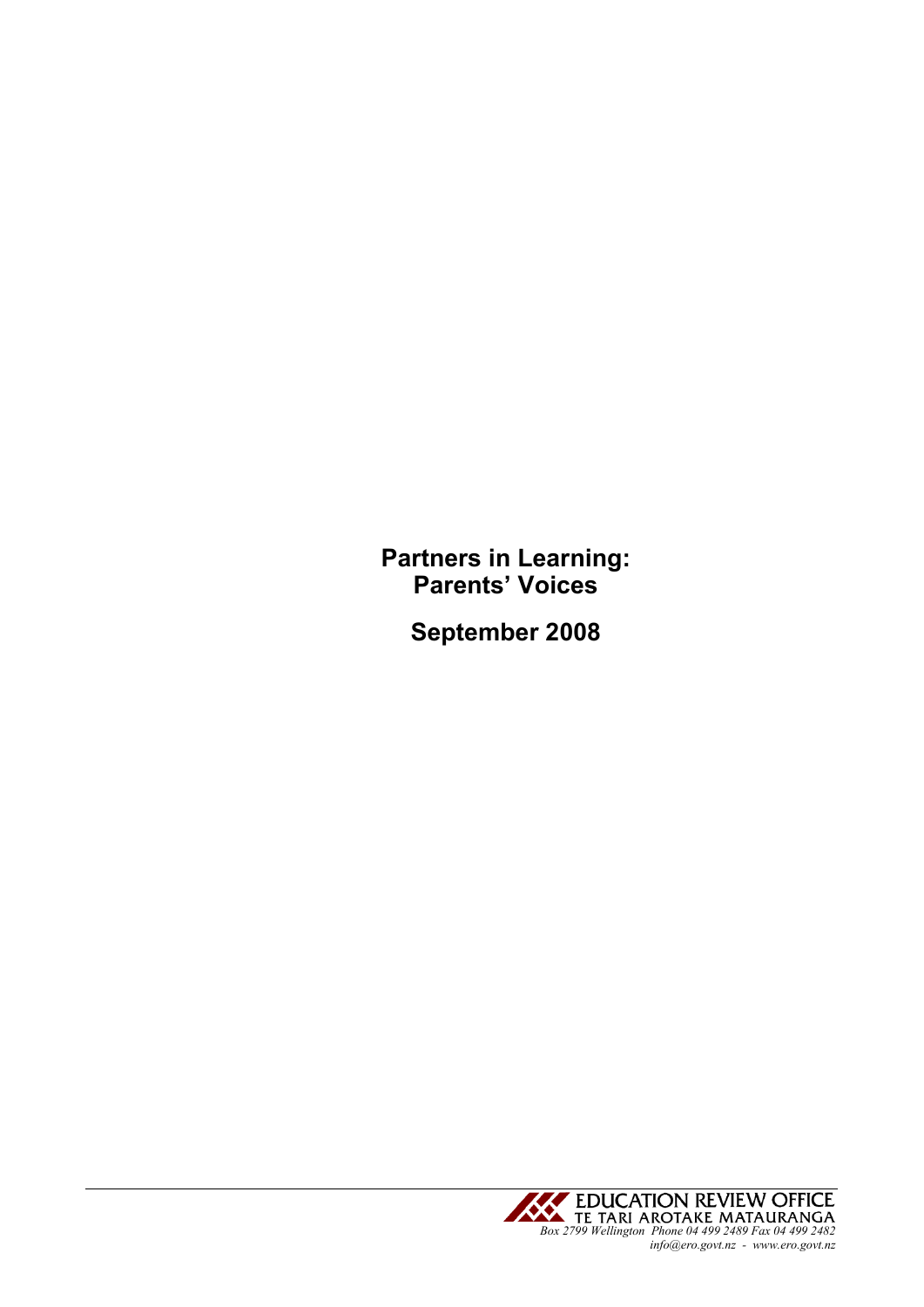ISBN 978-0-478-32891-2 (Word) ISBN 978-0-478-32892-9 (PDF) ISBN 978-0-478-32893-6 (html) ISBN 978-0-478-32894-3 (pbk.)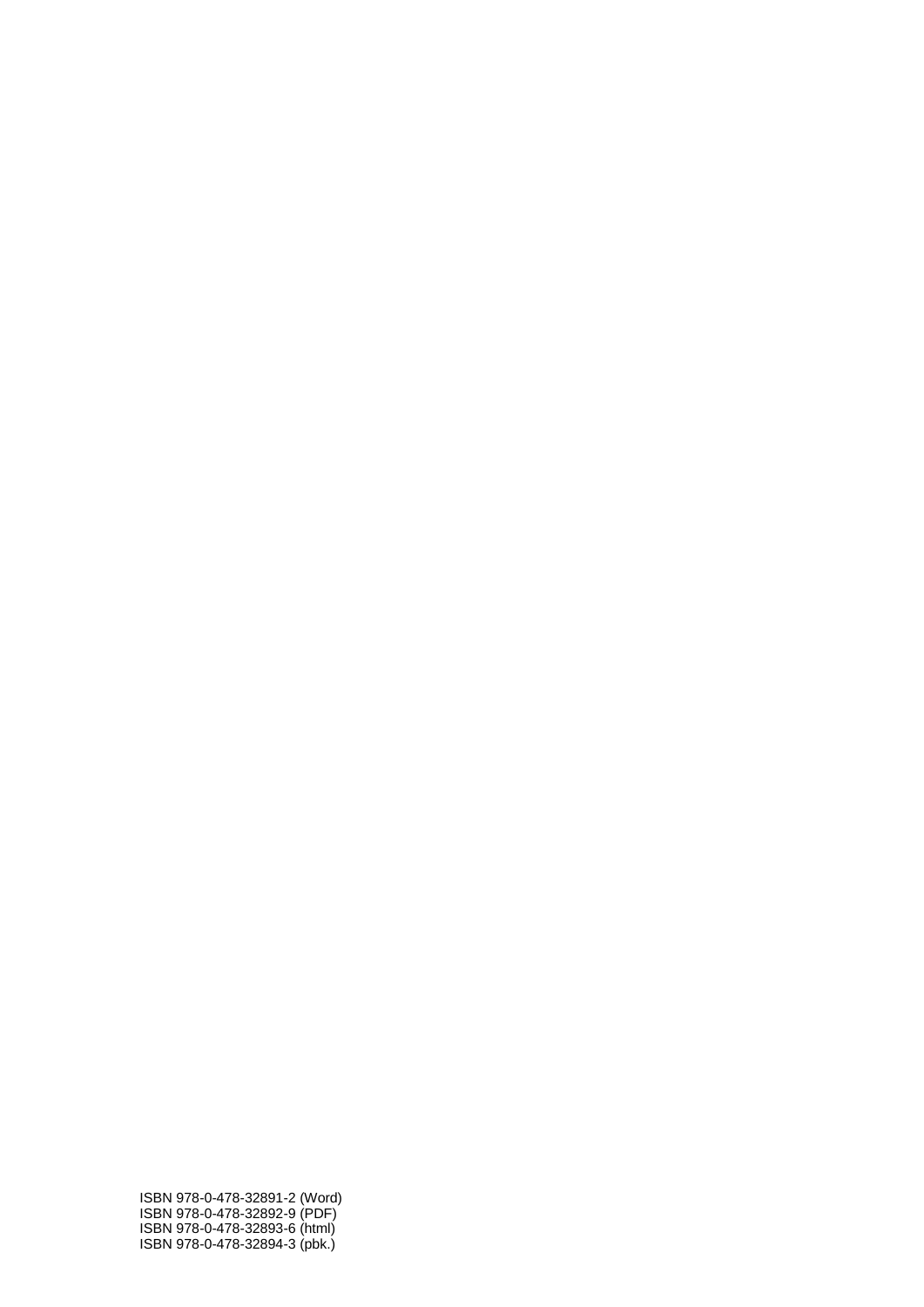# **CONTENTS**

| <b>Introduction</b><br><b>Methodology</b>                 | 1<br>$\mathbf{2}$ |
|-----------------------------------------------------------|-------------------|
|                                                           |                   |
| Engagement with schools: what parents and whanau told ERO | 3                 |
| Māori parents and whānau                                  | 3                 |
| Pacific parents/families                                  | 5                 |
| Refugee and migrant (Immigrant) parents                   | 7                 |
| Parents of children with special needs                    | 8                 |
| Other groups of parents                                   | 10                |
| <b>Discussion</b>                                         | 11                |
| <b>Conclusion</b>                                         | 20                |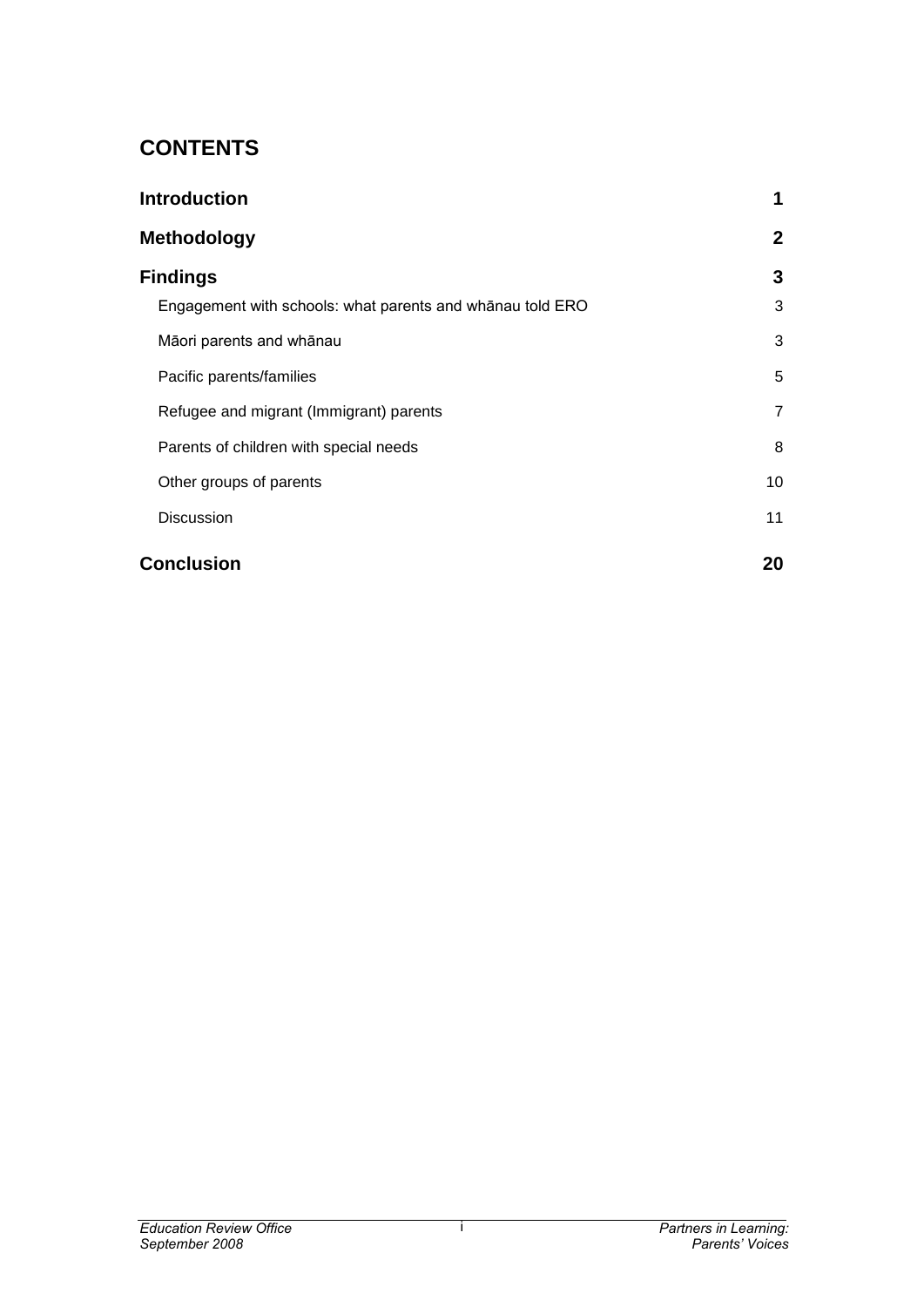## <span id="page-3-0"></span>**Introduction**

The extent to which schools engage with everyone in their community, not just those already involved and engaged, is the focus of this study. This report presents the views of parents from diverse communities about their involvement with their children"s schools. It discusses their expectations, what worked well for them and what made engagement difficult, and it includes their ideas about what schools could do to strengthen engagement. This report complements the evaluation reports: *Partners in Learning: Schools" Engagement with Parents, Whānau and Communities, June 2008* and *Partners in Learning: Good Practice, September 2008*.

The composition of individual school communities in New Zealand reflects the changes taking place in the wider community. Schools with widely diverse communities, and those that are undergoing significant change, face opportunities and challenges about how best to involve parents and whānau in developing mutually supportive learning relationships with and for students.

The Ministry of Education"s publication *Quality Teaching for Diverse Students in Schooling: Best Evidence Synthesis Iteration* (BES) defines diversity from a student perspective as follows:

*Diversity encompasses many characteristics including ethnicity, socio-economic background, home language, gender, special needs, disability, and giftedness. Teaching needs to be responsive to diversity within ethnic groups, for example, diversity within Pākehā, Māori, Pasifika and Asian students.<sup>1</sup>*

ERO found, overwhelmingly, that all parents expect the best education for their children regardless of their background or where they choose to have their child educated. Parents have high expectations of schools and particularly of teachers. They want to be involved with schools and they want schools and teachers to engage and support their child to achieve success, not just academically, but in other ways as well.

Engagement works well when relationships between parents and the people at the school are developed and nurtured in ways that respect diversity. Parents appreciate regular communication that is both formal and informal. They like positive feedback about their child but they also want to know sooner rather than later if there are concerns about learning or well-being. Home-school partnerships are strengthened when parents have opportunities to share in their child's successes and to help their child with learning activities at home.

During this evaluation parents told ERO about the factors that make engagement with their child"s school difficult. These included poor communication and school practices that did not include or respect the diverse groups that make up each school"s community. When expectations between parents and the school were not clearly

l

<sup>1</sup> Alton-Lee, Adrienne. *Best evidence synthesis: Quality teaching for diverse students in schooling.* Wellington: Ministry of Education, 2003.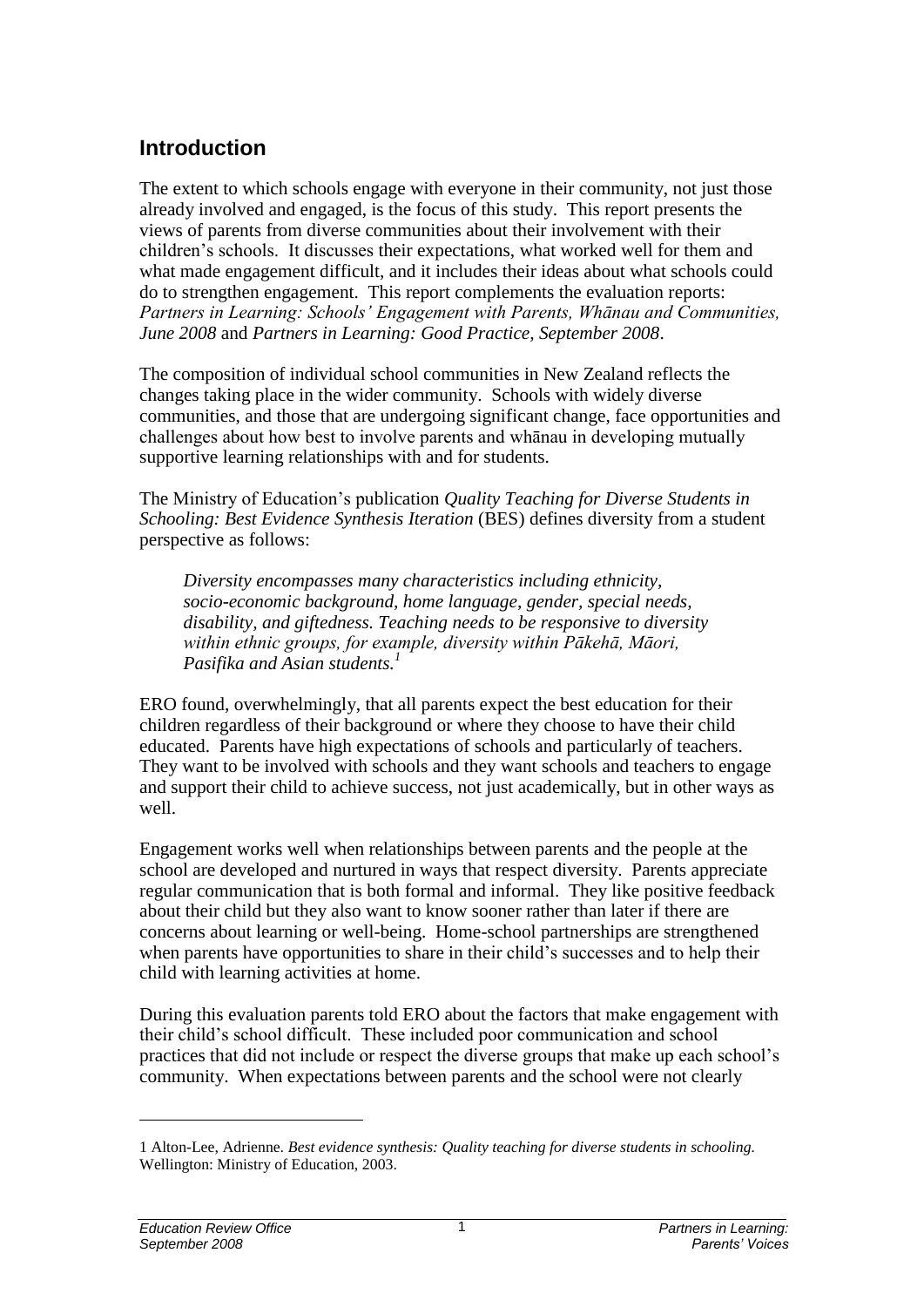defined this created barriers to the development of partnerships focused on children"s learning and well-being.

Parents and whānau identified ways that schools could improve engagement. The need for better forms of communication and support emerges as a key issue for parents. Many parents' comments were about improving their relationships with their children"s teachers, and their concerns about the quality of their child"s relationship with his or her teacher. ERO found that the development of shared understandings and expectations between home and school is crucial to successful engagement.

This report discusses expectations, relationships, communication, learning partnerships and getting involved in schools and presents an overview of the findings from each of the parent groups ERO met with, in relation to:

- what parents expect of schools;
- what parents think schools expect of them;
- what works well:
- what makes engagement difficult; and
- what would help improve engagement between home and school.

## <span id="page-4-0"></span>**Methodology**

ERO"s findings are based on information from 34 discussion groups and 55 parent questionnaires. The discussion groups, attended by 235 parents, were held with specific communities including parents of Māori, Pacific, special needs, refugee, migrant, remote, and transient children. The purpose of the discussion groups was to listen to what parents had to say about engaging with their children"s schools, of the benefits and value of partnerships with these schools, and the challenges to effective engagement. ERO review officers organised and facilitated these discussion groups.

The questionnaire (available in English and te reo Māori) was completed by parents either in hard copy or through ERO"s website. The responses gave ERO information about:

- parents' involvement in general school activities;
- perceived barriers to parent involvement;
- the ways in which parents found out about their child's learning;
- the usefulness, timeliness and value of information provided by the school; and
- parents' perceptions (opinions and experiences) of their engagement.

Questionnaires completed by parents and whānau who stated their ethnicity as Māori, Pacific or Chinese were analysed separately for the purposes of this report. Some respondents with primary or intermediate children provided responses in te reo Māori.

Parent perspectives in this evaluation came from those who were able and willing to attend meetings or complete a questionnaire.

The appendices of the main evaluation report *Partners in Learning: Schools" Engagement with Parents, Whānau and Communities,* June 2008, include a statistical breakdown of the parents involved in the discussion groups and those who completed the questionnaire.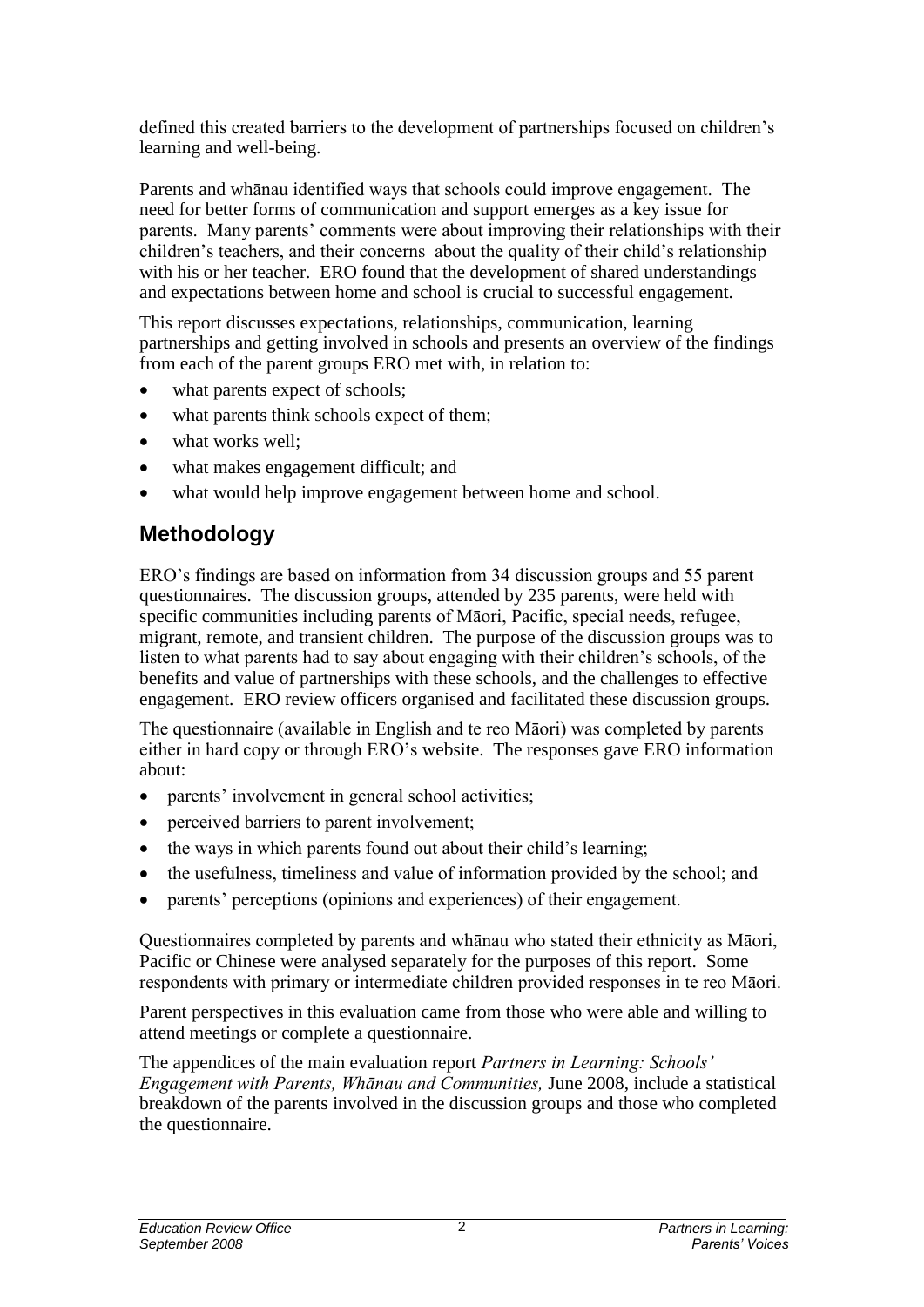# <span id="page-5-0"></span>**Findings**

## <span id="page-5-1"></span>*Engagement with schools: what parents and whānau told ERO*

This evaluation sought to find out about home-school engagement from the perspective of parents. ERO asked parents and whānau for their views in order to understand their expectations of schools, what made engagement work well, what made it difficult, and what schools could do to improve. The findings are organised under the following groups of parents:

- Māori parents and whānau;
- Pacific parents;
- refugee and migrant parents;
- parents of children with special needs; and
- other groups.

## <span id="page-5-2"></span>*Māori parents and whānau*

## **What did parents expect of schools?**

Māori parents and whānau told ERO that their children and mokopuna were their priority and involvement in their education was critical. They expected teachers to have a range of skills and strategies to engage their children in learning. Māori parents expected schools to give them honest, accurate and useful information about their child"s progress and achievement. They wanted their children to become confident learners who accepted challenges and maintained their personal mana.

Māori parents said they wanted to be involved in their child"s school, be invited to come to school and be part of their child"s learning. They wanted their culture and values acknowledged through the use of Māori protocols, for example mihi and karakia at meetings. They also expected schools to provide programmes in te reo Māori and tikanga that supported their children"s learning.

## **What did they think schools expected of them?**

Māori parents and whānau believed that schools expected them to support systems, expectations and procedures for attendance and behaviour management, and to follow protocols for visiting classrooms and teachers. They also thought schools expected them to attend school hui and support their children with homework.

## **What worked well?**

Māori parents wanted their children to have good learning relationships with their teacher(s). They thought that this was more likely to happen when teachers related well to their students, respecting and acknowledging their cultural identity. Māori parents and whānau appreciated opportunities to celebrate their child"s success and to have discussions about what and how well they were learning. Seeing their child progress over time was very important to them. Engagement worked well when, as parents, they were listened to and their ideas were valued.

These parents said having Māori trustees on the board helped them to engage with their child"s school. They also noted that it was often easier for the Māori perspective to be heard if there was more than one Māori trustee. Whānau groups for support, and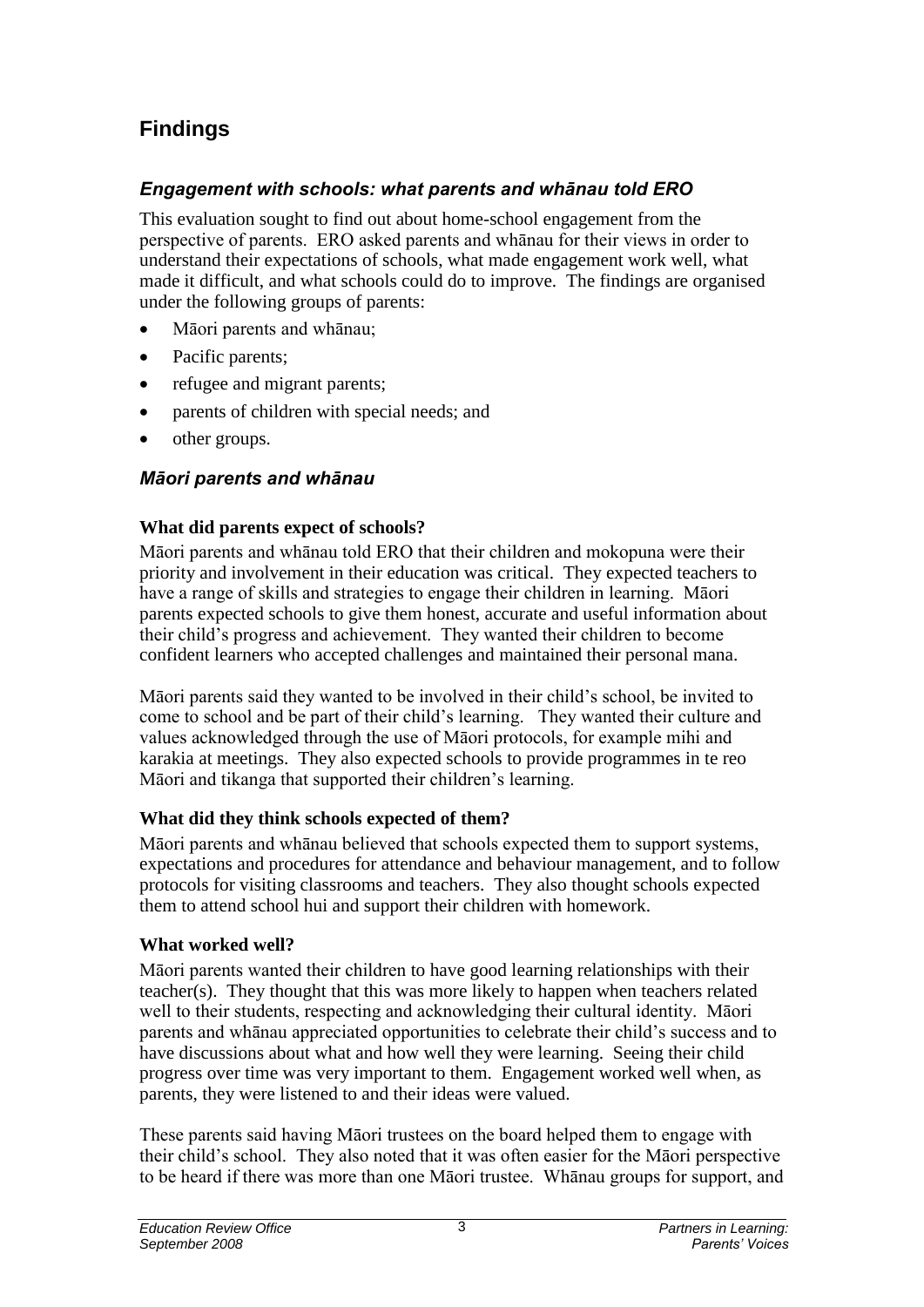opportunities for discussion about their child"s learning and well-being were also seen as very important.

## **What made engagement difficult?**

Certain factors hindered successful engagement with Māori parents. Teachers who held negative or deficit views and attitudes about their children were of particular concern to parents. Some parents believed that their children would have to battle these views and attitudes throughout their schooling.

Māori parents said that it was difficult to work in partnership when report interviews were rushed and teachers were not always well prepared. Some had concerns about not being well informed when their child had difficulties with learning.

Māori parents noted that it was not easy to work in partnership with their child"s school when policies and procedures were not made available to them or the information was not clearly stated. In particular, they said it was difficult when schools did not have processes for parents to raise concerns about their child if these occurred. Some parents gave examples of schools not responding to concerns or complaints in an appropriate and timely manner, leading to frustration and a breakdown of relationships.

Other factors that made engagement difficult related to Māori parents" own experience of school. Where parents had had negative experiences in their own schooling they found it more difficult to get involved with their child"s learning. Additional barriers cited by these parents included not having time to go on trips, and not having money to support additional activities such as camps.

## **What would help?**

Māori parents thought that schools could do a variety of things to improve engagement with them. Having a receptive principal (and senior management team) who actively listened to what they had to say was of prime importance. They felt that schools that were genuinely welcoming to Māori made it easier for them to have contact with their child"s teacher. Hui and consultation activities offering different ways for parents to express their views and give feedback were seen as likely to increase levels of engagement.

Māori parents told ERO that they wanted teachers to encourage and take a lead in involving them, through actions and not just words. They appreciated getting reports about their child"s progress and achievements that were honest and gave them a lead as to what should be learnt next. They liked being involved in helping their child set learning goals.

Many Māori parents saw homework as a way of strengthening home-school partnerships. Parents thought that clearer expectations about what was expected of their child"s homework would help them to understand its purpose and the level of involvement they should have.

Māori parents said that the use of different ways to communicate, such as text messaging and email, would help the flow of information between home and school.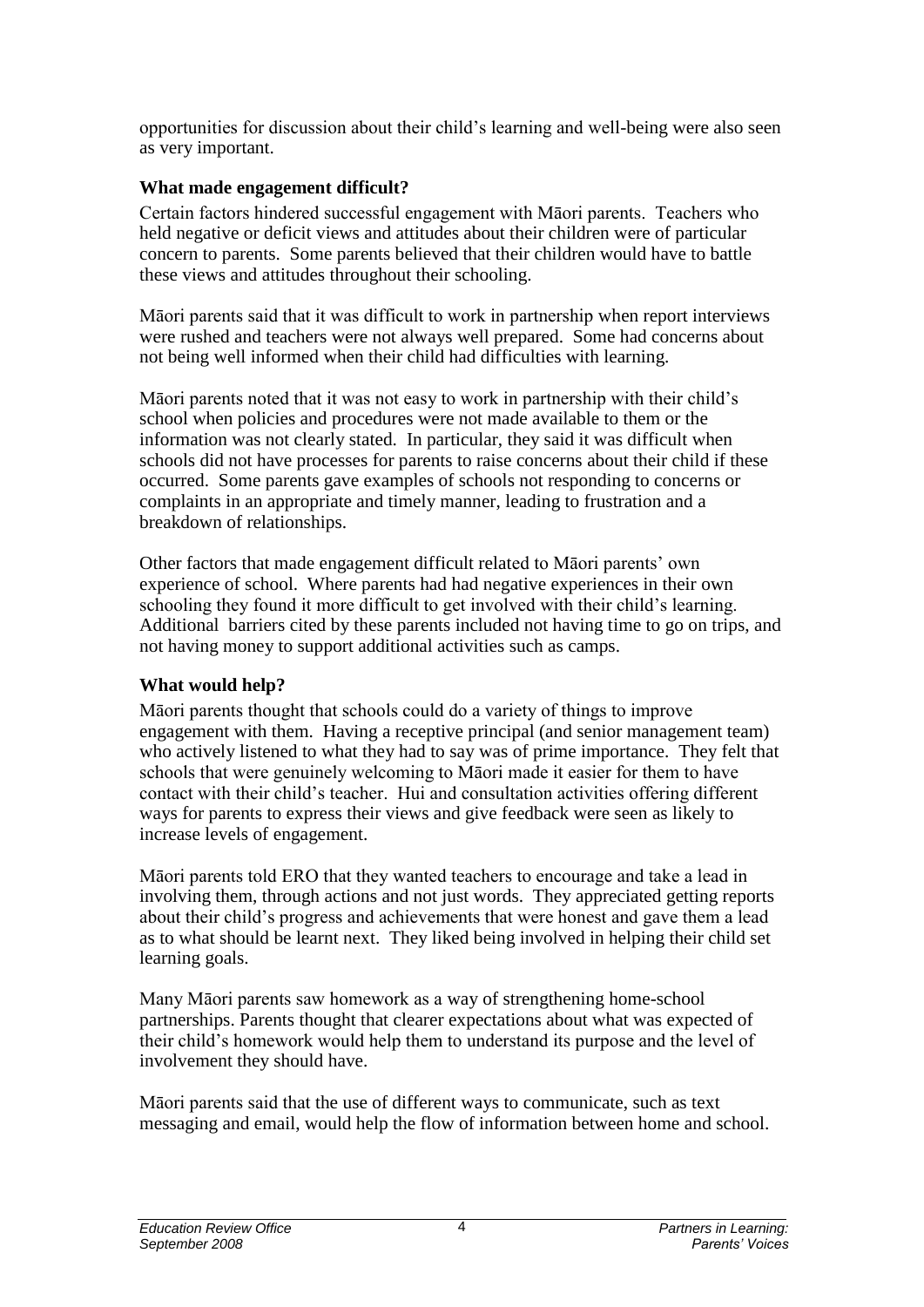Having a Māori support group in the school and the backing of kaumatua could also help strengthen engagement. Parents noted that partnerships could be strengthened if all schools offered dual language learning opportunities.

## <span id="page-7-0"></span>*Pacific parents/families*

## **What did parents expect of schools?**

Pacific parents wanted their children to have a good education that involved them as their children"s first teachers. They saw the home as providing their child with a strong foundation that included maintaining their first language. Therefore, Pacific parents said, they wanted schools to help their children learn English. They expected schools to give their child homework, and that through homework parents would support and learn with their child. They expected communication to be regular and timely and they expected to be consulted on a range of matters.

## **What did they think schools expected of them?**

Pacific parents told ERO they thought schools expected their full support in activities, including running cultural groups. Although they believed schools expected them to help with their child"s homework, they were not always comfortable helping their child with academic studies.

## **What worked well?**

For Pacific parents face-to-face communication was an important part of personalising engagement. These parents found having newsletters translated into their first language and posted to them was a good way of informing them about what was happening in the school. For some parents, having Pacific representation on the board of trustees was beneficial because it gave them a voice in the wider functioning of the school. Their involvement in cultural groups and festivals in the school and the wider community helped to build confidence and a sense of belonging.

Opportunities to be involved in celebrations, particularly those acknowledging a range of achievements for their children and not just academic success, strengthened their relationship with their children and with teachers.

Parent support group meetings offered a forum to discuss common interests, issues and ways to help their children with learning at home. Some Pacific parents found the experience of being involved in formal home-school partnership programmes, especially those focused on literacy and numeracy, very positive. They noted that engagement worked best when their child"s culture was acknowledged and respected.

## **What made engagement difficult?**

Language and communication were challenges to effective engagement for Pacific parents. Parents told ERO that they were not always confident speaking in English and, sometimes, did not understand the jargon used by teachers.

These parents found it hard when the principal or teacher contacted them only when their child did something wrong. This was not made any easier when they saw teachers involved in negative interactions with their children. Pacific parents were particularly anxious if they felt that schools were not welcoming to them. Such experiences made it more difficult for them to visit the school and talk to their child"s teacher or other staff when issues arose.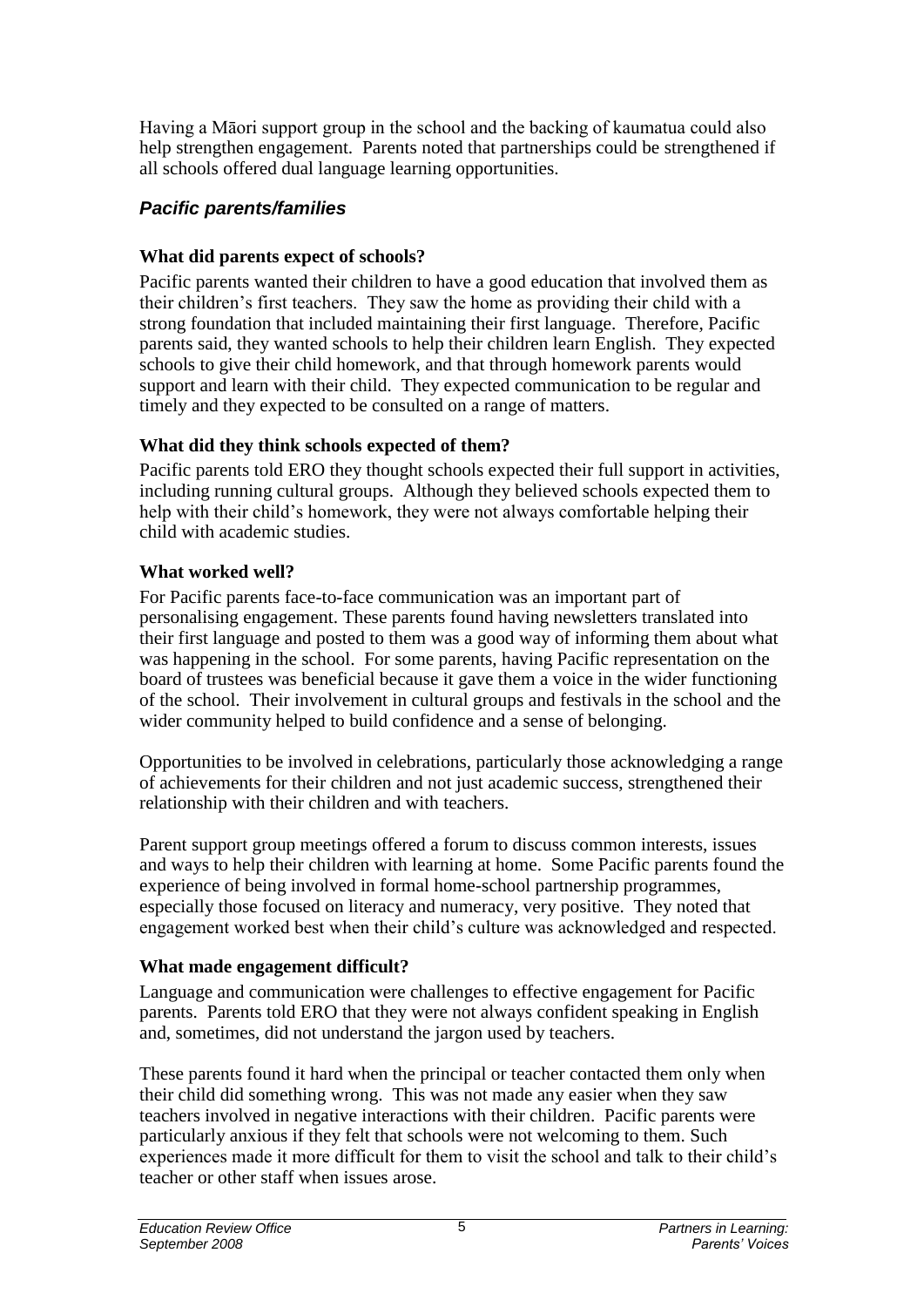Some Pacific parents were reluctant to go to meetings at their child's school, particularly when their ethnicity was not acknowledged. A parent, for example, had the experience of being told to join with another ethnic group after not having her specific culture acknowledged at a meeting. She did not return to another meeting at the school after that experience. Some parents who did not find it easy to go to school meetings suggested that schools try holding meetings with Pacific parents in other well-established Pacific community venues where possible. Some Pacific parents who had work commitments in the afternoons and evenings found it difficult to attend events and meetings.

Financial costs for such things as uniforms and education outside the classroom activities created additional barriers to their children"s participation in some activities.

#### **What would help?**

Pacific parents told ERO they would like to be contacted more often about their child"s positive achievements. Pacific parents said they would like to be informed about celebrations of their child"s achievement, especially when their child was receiving an award or certificate at assembly.

Pacific parents expected honest reporting about their child"s progress and achievement. They also wanted to be contacted sooner rather than later when concerns or issues arose regarding their children"s education or well-being.

Some parents commented that having a homework centre at their child"s school built their own confidence in helping with their child with learning. Parents found information meetings useful, for example meetings about assessment systems such as those about the National Certificates of Educational Achievement.

It helped these parents when the school had an appropriate staff member as a key contact or liaison person for Pacific families. Some parents also thought that having a senior manager (particularly in secondary schools) responsible for improving educational outcomes for Pacific students helped them feel that their children"s learning was seen as a priority.

Pacific parents believed that it was important that school staff, particularly teachers, had some understanding about working with Pacific families. Where this was lacking, they thought teachers could be supported by some relevant training from Pacific organisations. Where teachers had an understanding of the different Pacific ethnicities and values it was easier for Pacific parents to develop relationships with the school.

Some schools organised meetings for groups of parents based on their ethnicity. When these meetings were well managed, parents found them a good way of getting to know other parents in the community, and as a forum for discussing school-related matters and sharing ideas of common interest.

A parent at one of the discussion groups referred to Pacific families" engagement in schools as bringing families and schools together for the benefit of the child: *"It is like a bird needing two strong wings to fly."*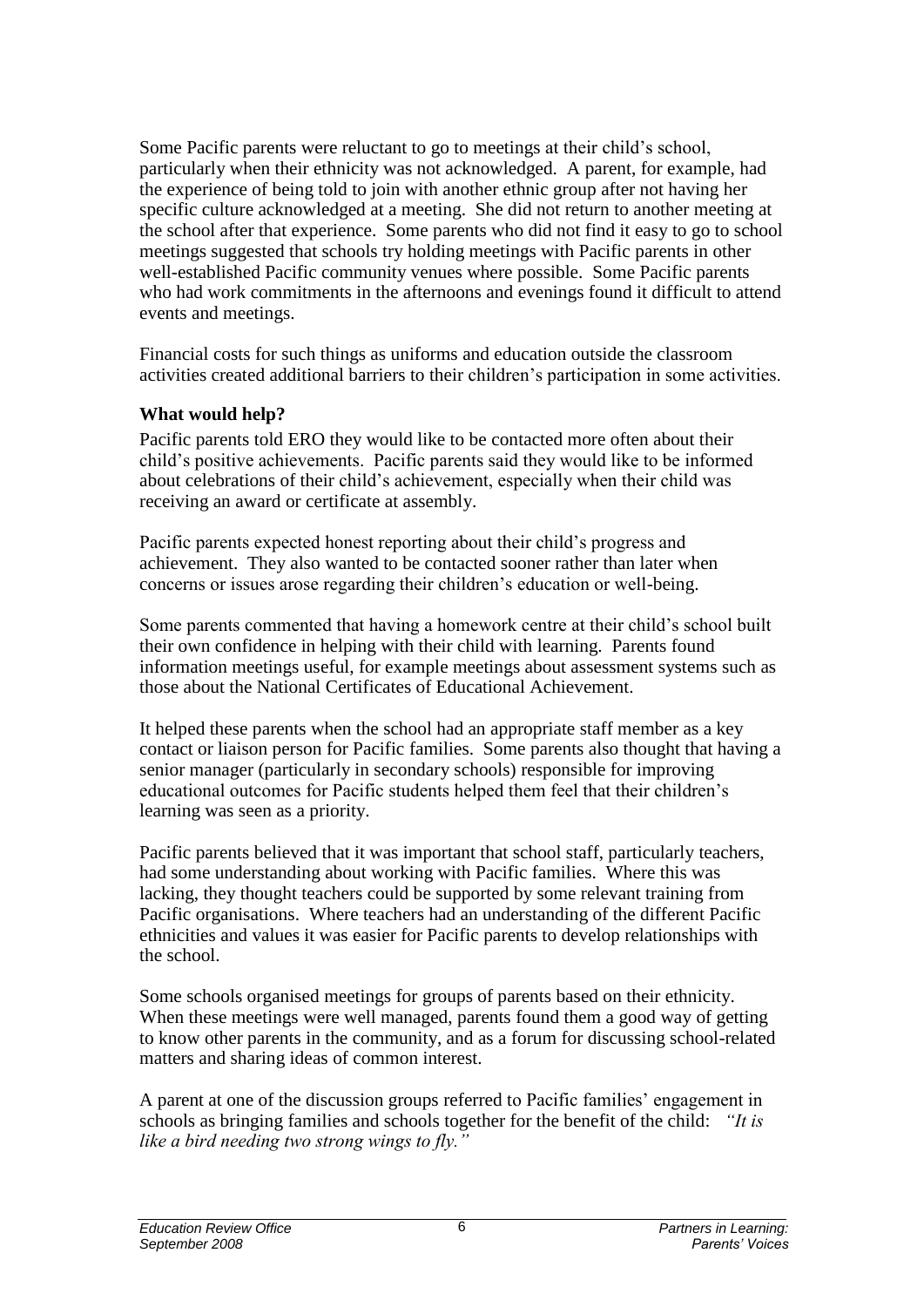## <span id="page-9-0"></span>*Refugee and migrant (Immigrant) parents*

## **What did parents expect of schools?**

Parents who had immigrated to New Zealand had high expectations for their children"s learning and high expectations of the schools their children attended. Refugee and migrant parent groups who spoke to ERO saw education as very important, and expected that schools would support their child to learn and achieve well, alongside other children. They wanted their child to be treated as an equal in the New Zealand education system.

Immigrant parents expected teachers to be proactive in developing relationships with them and learning about their cultural backgrounds. They wanted to be valued for the contribution they could make to their children"s learning and to the school. In some regions a lot of work to build relationships has been undertaken by leaders in the refugee community, rather than by schools. Many of the parents who spoke to ERO expressed their belief that New Zealand schools were not good at working with diverse communities.

## **What did they think schools expected of them?**

Immigrant parents were less sure about what the schools expected of them. Some knew that schools expected them to send their child to school with lunch and ready to learn. Others thought that some schools had very low expectations about the level of engagement with them as parents.

## **What worked well?**

Immigrant parents appreciated being asked to help out. Helping with activities such as school trips and supervising activities such as school patrols enabled these parents to spend more time at the school and to get to know other parents.

These parents said they expected to be contacted by school staff as soon as problems or concerns about their child arose, not when things had escalated. Although they valued all forms of communication, this was most effective when information was translated or there were interpreters available for face-to-face meetings.

Refugee and migrant parents sought information, and appreciated being informed about what was happening at their child"s school and about knowing how they could be involved. Where boards of trustees made provision for employing a liaison officer or volunteer interpreters, this helped them overcome language barriers.

## **What made engagement difficult?**

Refugee and migrant parents" biggest concerns were about developing effective communication with schools. Limited forms of communication and processes that did not take account of language and culture hindered effective engagement. Where parents had difficulty getting someone to interpret for them, this sometimes compounded the difficulties for these families.

Confusion about their child"s class level placements and receiving "too little" information about their child"s learning "too late" were also barriers to positive engagement.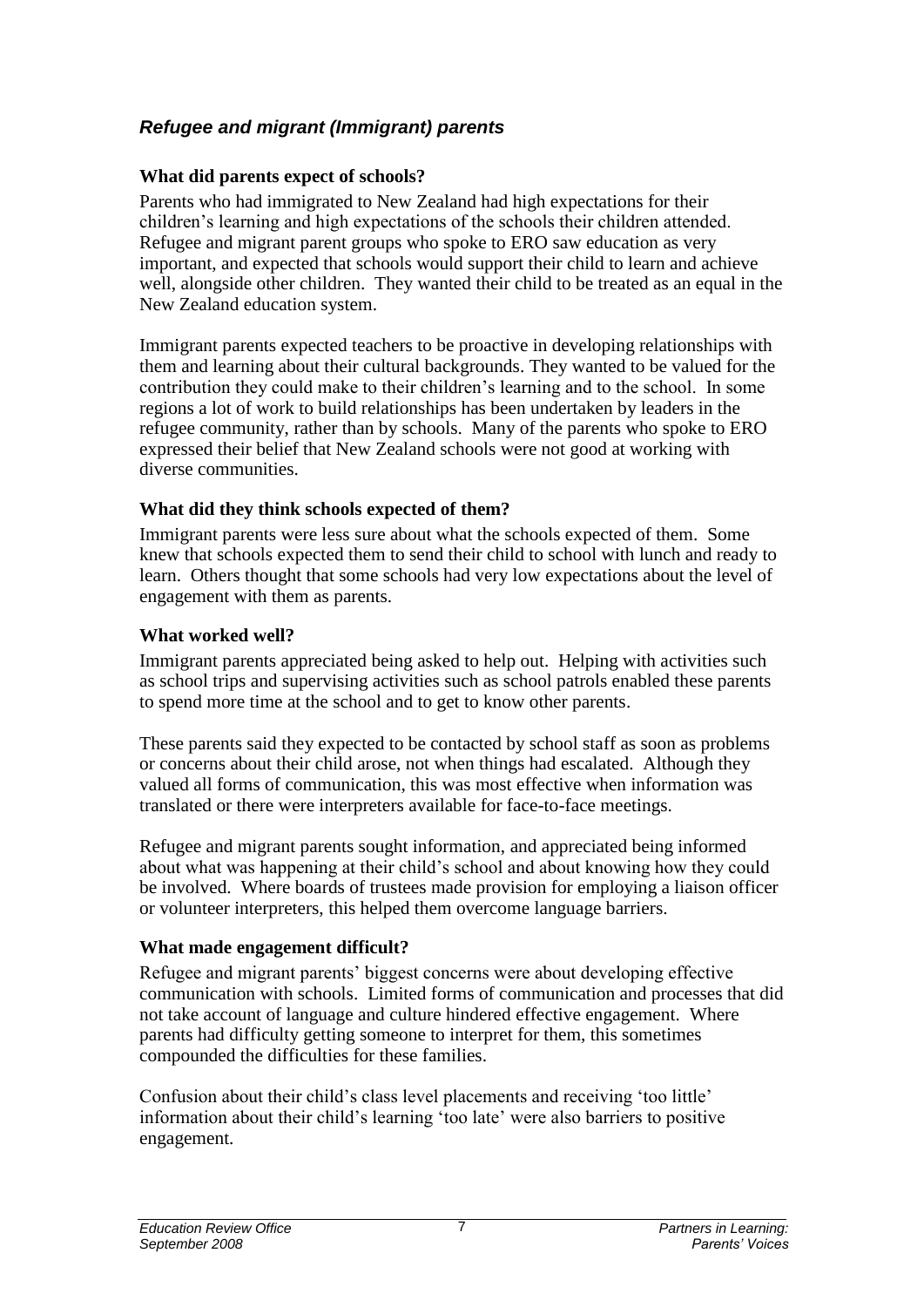Immigrant parents were not always clear about school expectations for homework. They sometimes found it difficult to help their children with homework because of language barriers or because they did not understand how aspects of the curriculum were taught in New Zealand.

#### **What would help?**

These parents thought that it would be helpful for schools, particularly secondary schools, to have staff with a designated liaison role who they could approach for help when they had concerns. They believe that this would be a way of improving engagement and making it easier for them to come into their child"s school and access information.

The use of a variety of communication strategies works well for immigrant parents. They valued telephone contact, the use of home-school communication notebooks and more formal letters, where appropriate. It helped parents when their child "acted as a courier" bringing relevant information home and talking with their parents about what was happening at school. For some parents, having information translated into their first language helped them, as did access to interpreters at meetings.

Parents wanted schools to talk to them more regularly about their child"s learning. They particularly liked personalised teacher comments. Some sought more homework believing that this helped to strengthen their relationship with their child"s teacher.

Having opportunities to meet together helped parents to get to know other parents in similar situations. These occasions provided a forum to discuss common areas of interest or concern. Such meetings needed to be non-threatening social events that respected and acknowledged cultural backgrounds and expectations.

Immigrant parents spoke about teachers" valuing and understanding the importance of their languages and their cultural protocols. They suggested that schools could help teachers increase their understanding about working with migrant and refugee families by inviting people to give them training in some of these aspects. Schools needed to be open to their community and view parents as having a lot to offer to the school.

## <span id="page-10-0"></span>*Parents of children with special needs*

## **What did parents expect of schools?**

Parents of children with special needs expected that their child (and family) would be valued as part of the school community and treated with respect. They wanted their relationships with school personnel to be based on empathy and mutual respect. Parents expected schools to welcome their child for his or her difference. They felt that engagement was enhanced when staff were approachable, accessible, and interested in them and their child.

Parents also expected to work in partnership with their child"s school and to be involved in solutions to problems, rather than being blamed for things that happened. For them, working in partnership meant sharing responsibility for their child"s learning and well-being.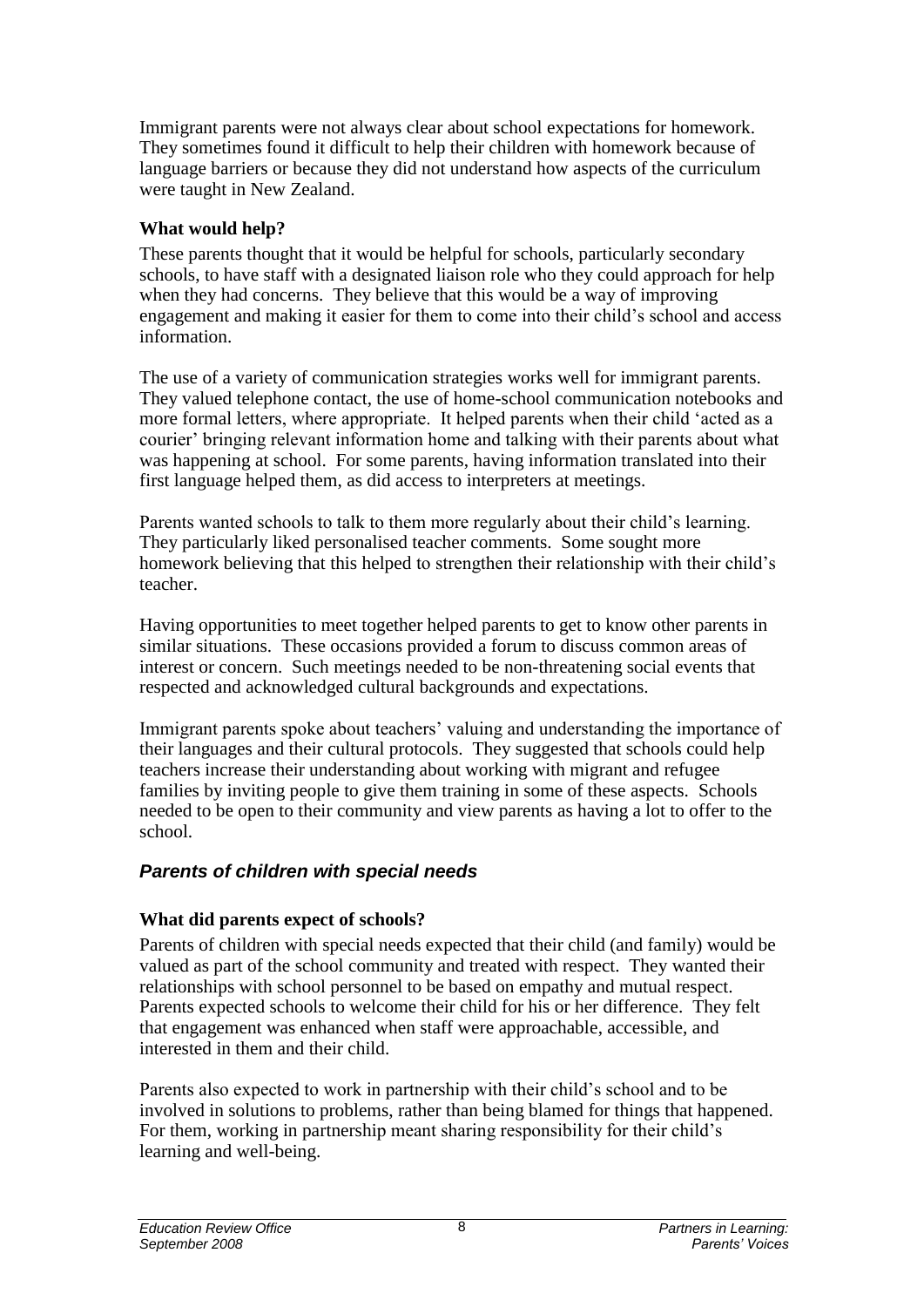## **What did they think schools expected of them?**

Parents of children with special needs were often not so clear about what schools expected of them. Some thought schools expected them to be responsible for their child"s behaviour at home and at school. Parents said they were sometimes confused by messages they received from schools about their roles and those of the school. This was particularly so in regard to their child"s learning and well-being. They believed that some schools really wanted to have only "intelligent and well-behaved" children and, if this was not so, they should consider enrolling their child elsewhere.

## **What worked well?**

Regular and constructive communication that kept parents "in the loop" was considered useful. Parents of children with special needs liked being contacted with positive messages about their child and not just when things were not going so well. Positive conversations about their child, both formal and informal, helped to strengthen partnerships.

Opportunities for these parents to learn and be supported in working with their child increased their confidence and helped them to have good relationships at home.

Engagement also worked well when schools tapped into parents" skills, talents and expertise. It was important that teachers trusted them as parents for the knowledge they had about their child. Having teachers who believed in their child"s potential was critical to successful and sustainable learning partnerships.

## **What made engagement difficult?**

Parents of children with special needs found that some schools were not open to working with them, and they felt that they were unwelcome. They struggled with entrenched attitudes by some school staff about their child and his or her learning or behavioural needs. For some parents, labelling their child and themselves, sometimes linked to previous family history with the school, undermined the development of constructive relationships.

Some schools only contacted parents when there was a crisis and often when it was too late to resolve things easily. Parents believed that because of their child"s special needs they were expected to be at the school"s "beck and call" to come and supervise their child or take him or her home when things got difficult. They were often left feeling rejected and misunderstood by other parents and children.

Some parents had difficulty getting information about funding and support for their child. They commented that, in some schools, a lack of transparency about funding created a barrier to their positive engagement.

Many families with a special needs child said they found coping on a day-to-day basis stressful. Without adequate support from their child"s school, they did not have the energy to get involved in wider school activities.

## **What would help?**

Being part of an inclusive school community where difference was accepted was a key factor supporting parent engagement. When their initial contact with their child's school was welcoming and reassuring, it was easier for parents to feel comfortable about coming to school. Parents of children with special needs told ERO that they felt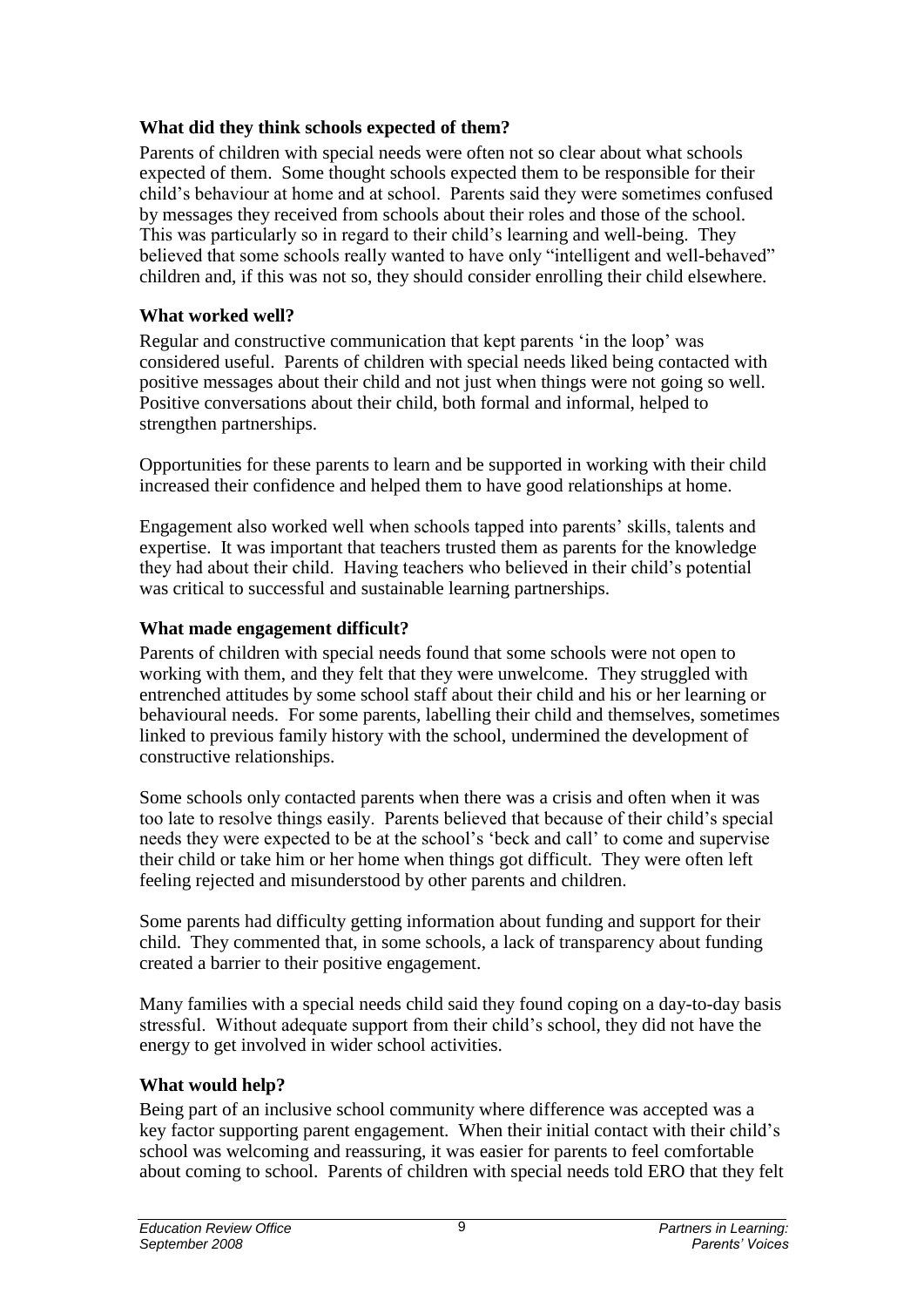good school leadership made the difference in how effectively they and their child engaged with the school.

Supportive interpersonal relationships that were maintained and strengthened through good communication, particularly with their child"s teacher, helped to foster good quality partnerships. Teachers who were willing to actively learn about their child"s special needs were better able to adapt programmes to suit the child.

Parents of children with special needs appreciated having their views about their child listened to, and having ongoing opportunities to discuss their child"s progress and achievement. They believed it helped when programmes were well matched to their child"s needs and any homework given was appropriate to their child"s abilities. Learning partnerships were strengthened when parents were able to work with the school for the benefit of their child.

Parents said that having someone in the school with whom they could talk about concerns or questions they might have made a difference. They also valued having opportunities to meet and talk with other parents of children with special needs. It helped them make these contacts if schools facilitated these opportunities.

## <span id="page-12-0"></span>*Other groups of parents*

As well as the particular groups mentioned above, ERO sought and received views about engagement with schooling from many other parents.

## **What did parents expect of schools?**

Parents told ERO they expected teachers to be well trained and the school to be an open and welcoming place. They expected schools to keep them well informed about their child"s achievement and to do this through a variety of means, including regular face-to-face contact, formally in writing and through the use of information and communication technologies such as email and the use of an interactive and up-to-date school website.

Parents wanted to know about homework expectations so they could give their child the most appropriate support. They wanted information about curriculum and how their child"s learning was assessed. Parents expected the school to contact them promptly if there were concerns about their child.

## **What did they think schools expected of them?**

There were varying views about this. Some thought that schools did not expect them to be involved and others thought schools expected a lot of them. The latter group believed that primary schools expected more engagement than secondary schools and that all schools expected a lot in terms of parent involvement in fundraising.

## **What worked well?**

Parents talked about being proactive and letting their child"s teacher(s) know that they were interested and wanted to be involved. They liked it when they could pop into school and chat with their child"s teacher before or after school. Getting incidental feedback about positive aspects of their child"s learning was as important as the more formal reporting activities. Parents found it useful when reports gave them good personalised feedback on their child"s learning. Student portfolios were seen as a useful complement to the more traditional teacher interviews and written reports.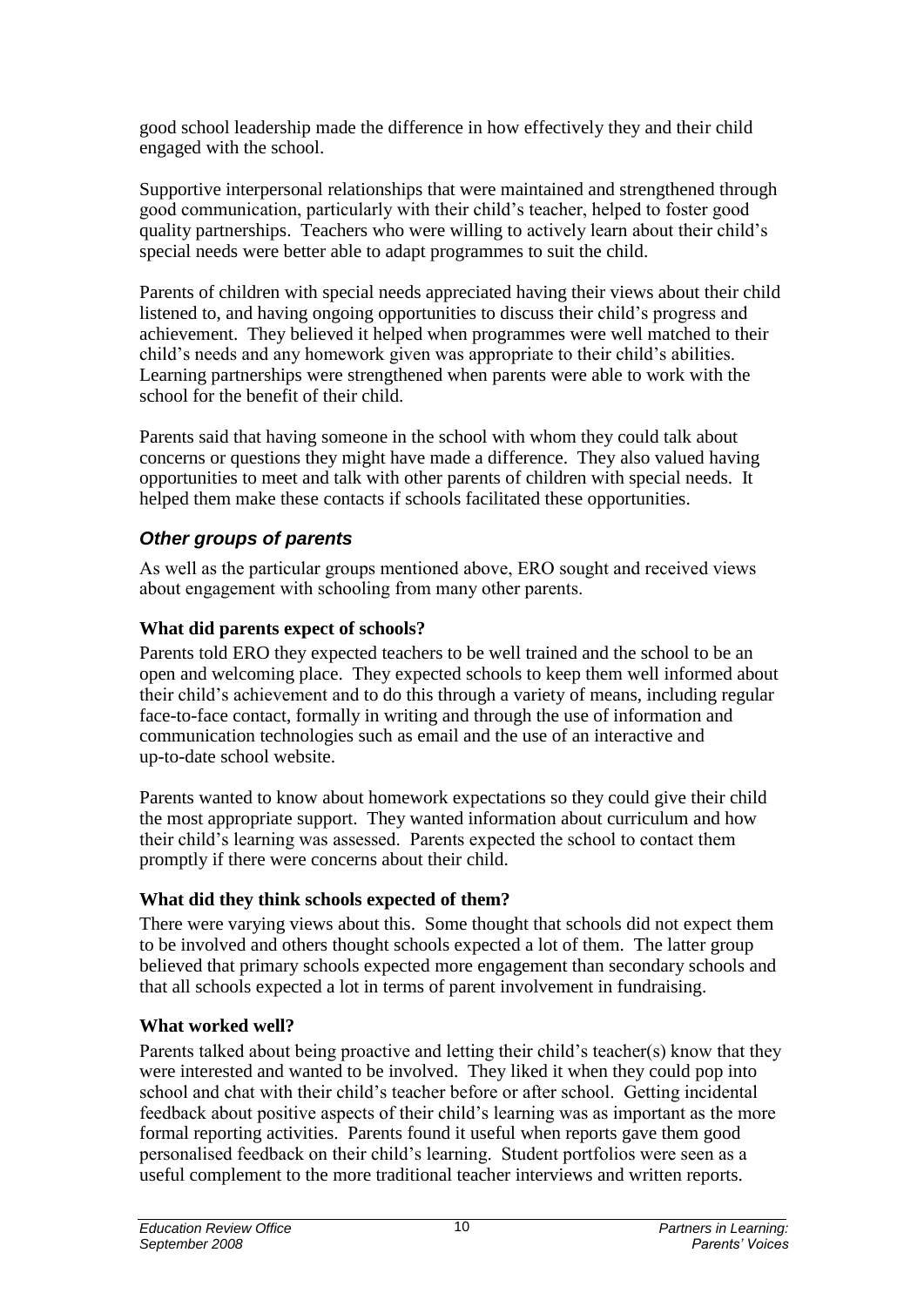Other positive experiences included attending school assemblies, (these were non-threatening enjoyable events), helping with their child"s homework when expectations were clear and well understood, and teachers attending community events where they could get to know them outside the school environment.

#### **What made engagement difficult?**

Engagement was difficult for parents when communication from the schools was irregular and impersonal. Parents identified barriers to good engagement that related to getting good information about their child"s progress and achievement. They found the short timeframe available for interviews with teachers did not allow adequate time for meaningful discussion. Parents said that bland, uninformative reports did not give them any idea of whether their child was making suitable progress or what the next steps in the child"s learning might be. They also found the jargon used by teachers in reports hard to understand.

Frequent changes in school personnel made it hard for parents to work in partnership with their child's school. The situation was compounded when there was a lack of community support for the school.

Some parents believed that the lack of clarity about roles and responsibilities, made it difficult to know what to do when issues arose. They mentioned, in particular, how to raise concerns or make complaints and the school"s discipline policies and procedures.

Other barriers related to the busy lives parents led and the effect this had on the time they had available to get involved in their child"s school. Parents also noted that not all schools offered a welcoming environment that encouraged them to get involved.

## **What would help?**

Clear and honest reporting about progress and achievement helped parents to gauge how well their child was doing at school. Being involved in the development of their child"s learning goals and getting regular feedback on progress helped strengthen their relationship with their child.

Parents appreciated informal as well as formal opportunities to interact with teachers. The use of home-school notebooks in some schools helped parents to stay in regular contact with the school. They liked it when teachers telephoned them with good news about their child and, for some parents, better use of email, text messaging and school websites was seen as important for improving communication.

Parents said they were better equipped to help their child with homework when they had a good knowledge of homework and assessment requirements. They found it useful when teachers gave their children written feedback on homework and when homework tasks included parent involvement.

## <span id="page-13-0"></span>*Discussion*

This report highlights common themes about what different groups of parents thought about effective engagement between schools and their communities. The themes confirm ERO"s findings about the successful engagement practices in schools as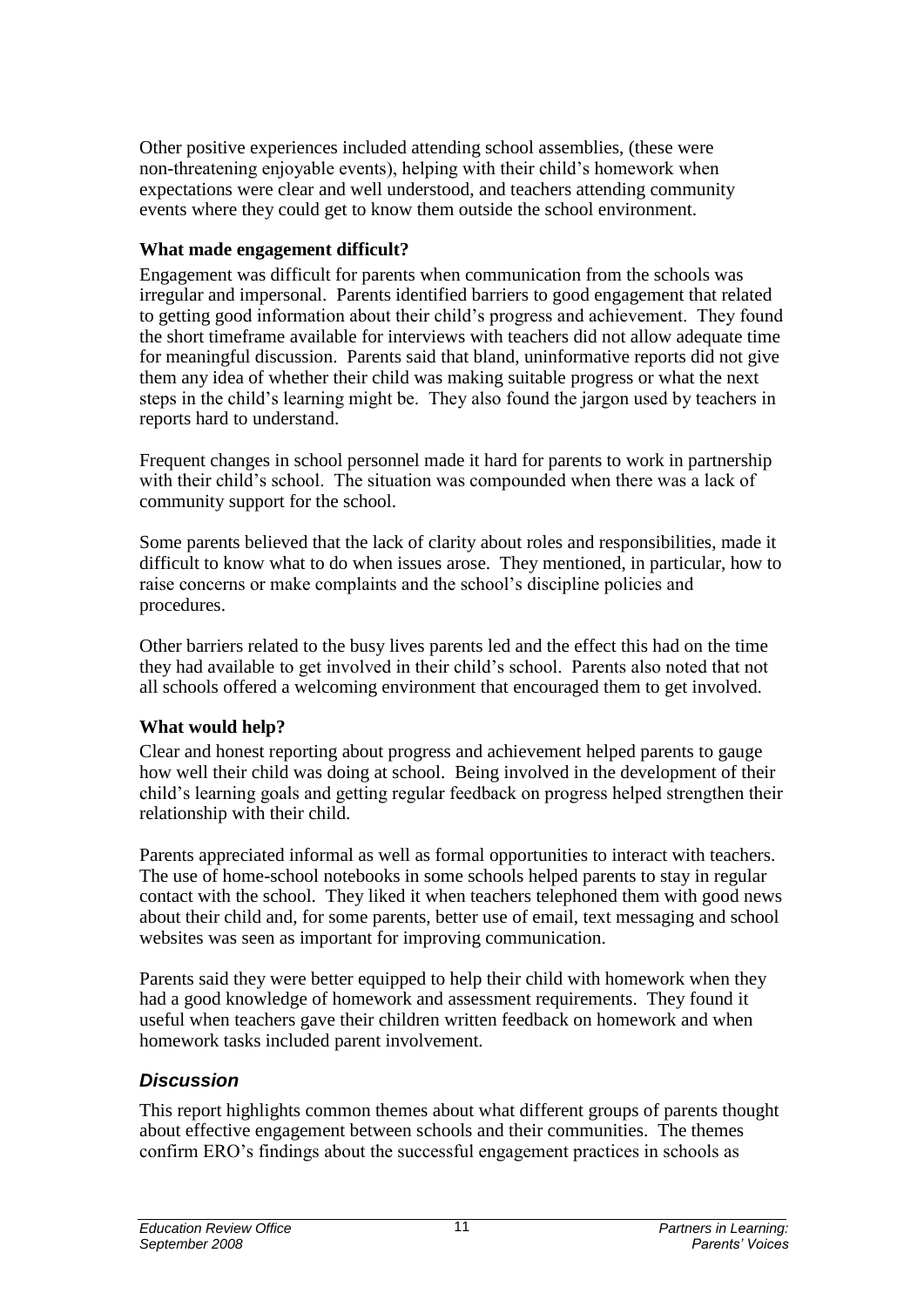reported in *Partners in Learning: Schools" Engagement with Parents, Whānau and Communities* published in June 2008.

The common themes relate to expectations, relationships, communication, learning partnerships and parents' involvement in schools. Each theme is discussed in this section, identifying some of the critical factors that make engagement a positive experience for parents, and the barriers or challenges that make engagement difficult.

#### **Expectations**

The findings show overwhelmingly that all parents, regardless of their background or where they choose to have their children educated, expect the best education for their children. Parents have high expectations of schools. They particularly expect teachers to engage and support children to achieve success, not just academically, but in other ways as well.

I expect our mokopuna to achieve in everything they do…to achieve well across the board. The school helps them with this. I want both mokopuna to have learnt how to be honest and come out to be successful and have a career pathway. I want them to be good role models and maybe come back here one day and show others how they have done.

Māori parent

Some parents talked about their frustrations when expectations were not being met.

My son is very musical and there is a music room that he could work in but they won't let him use it. It is not one of his subjects and so he can't be involved. A visiting drummer came to school and he couldn't go because music was not a specialist subject of his.

Māori parent

*Burmese refugee parents want to know how their children are learning and achieving and what they need to do to help their child. Most schools are not meeting this expectation. Some Burmese refugee parents want to be involved in school activities such as camps, day trips and helping in the library. They believe that generally schools are not meeting these expectations.*

Refugee parents

Some parents do not know what schools expect of them, particularly in relation to how they can engage as partners in their child's learning. Other parents view schools' expectations of them as largely driven by systems and as documented in policies and procedures.

*Schools expect us to support school systems, expectations and procedures for attendance, behaviour management and follow school protocols when wanting to visit teachers to discuss your child"s progress.*

Māori parent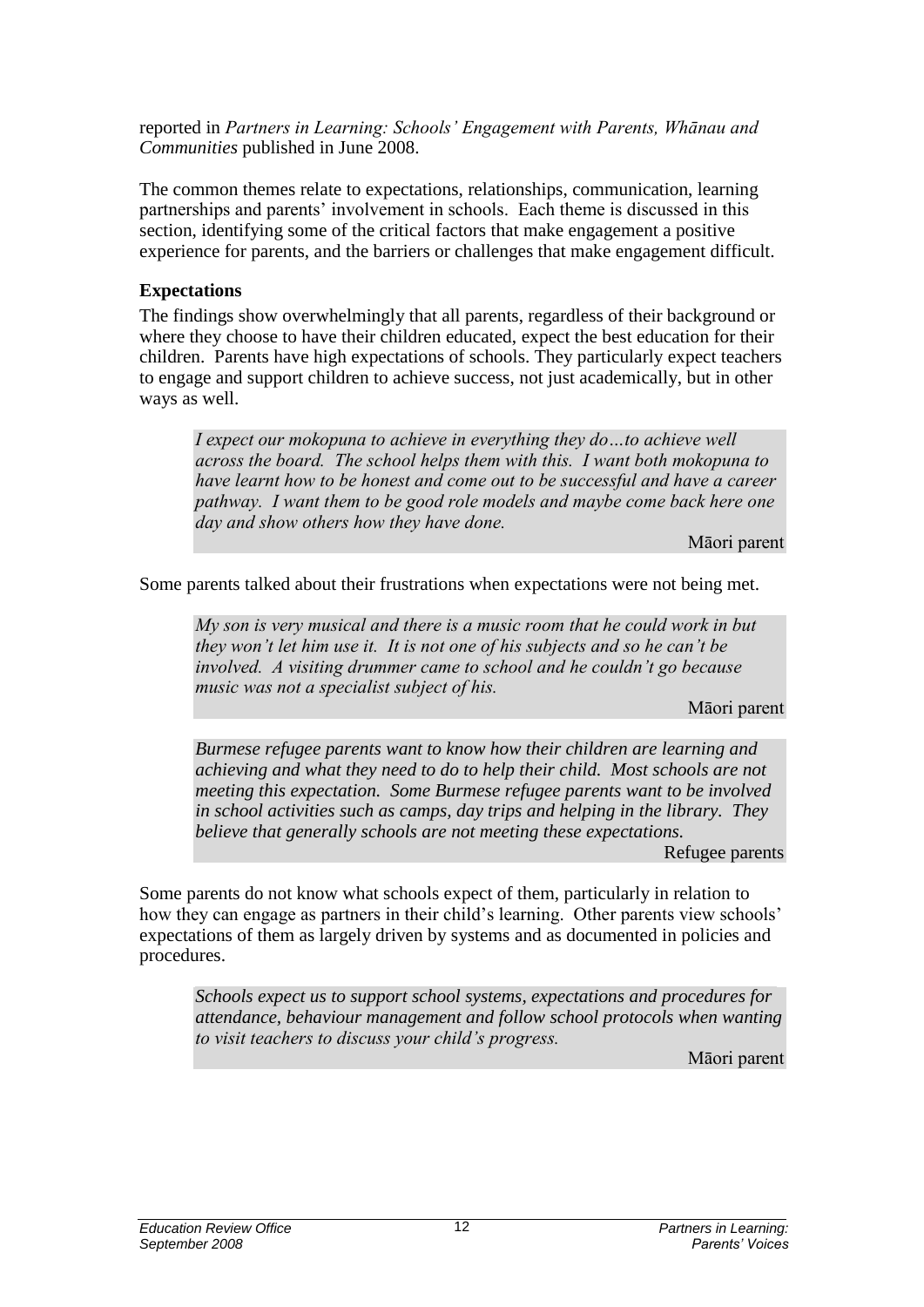*Parents are unsure what schools expect – "there"s a big gap". It"s often very difficult for parents to know who the right person is for them to talk to at a school. It"s especially confusing for parents if they have children of different ages and at different schools as each school has different procedures and expectations.* 

Refugee parents

*Overall, parents felt schools had either few, or no, expectations of them as parents in terms of their engagement with their child"s school.*

Remote families

This evaluation highlights the importance of schools having a shared understanding about what each party can expect of the other. Developing ideas about respective roles and responsibilities and clarity about what constitutes effective engagement for both the school and parents is critical for successful engagement.

#### **Relationships**

Developing and maintaining good relationships with school personnel matters for parents and their children. Although this is important for all parents, ERO found this was critical for those from minority groups where the potential to feel marginalised was more apparent.

Relationships that worked best were those that involved a two-way sharing of information. When teachers understood and valued the cultural backgrounds of students and their families, partnerships were strengthened. Parents said that being understood and valued encouraged them to become involved because staff knew them and parents were more confident to approach them. They felt there was always someone they could talk with at the school.

*Learning relationships develop when there is an understanding of tikanga, where Māori knowledge is recognised and understood. Currently this is not the experience of all whānau.*

Māori parent

*We have only just begun our involvement with kura. My wife is building those relationships with the kura – our twins have been there only two months. Establishing early relationships to build the rapport. At the moment the relationship is being built with the class teacher.*

Māori parent

Parents feel that opportunities to help in their child's class helps them to build better relationships with their child's teacher and to know and understand more about what is happening at school for their child.

Parents of children with special needs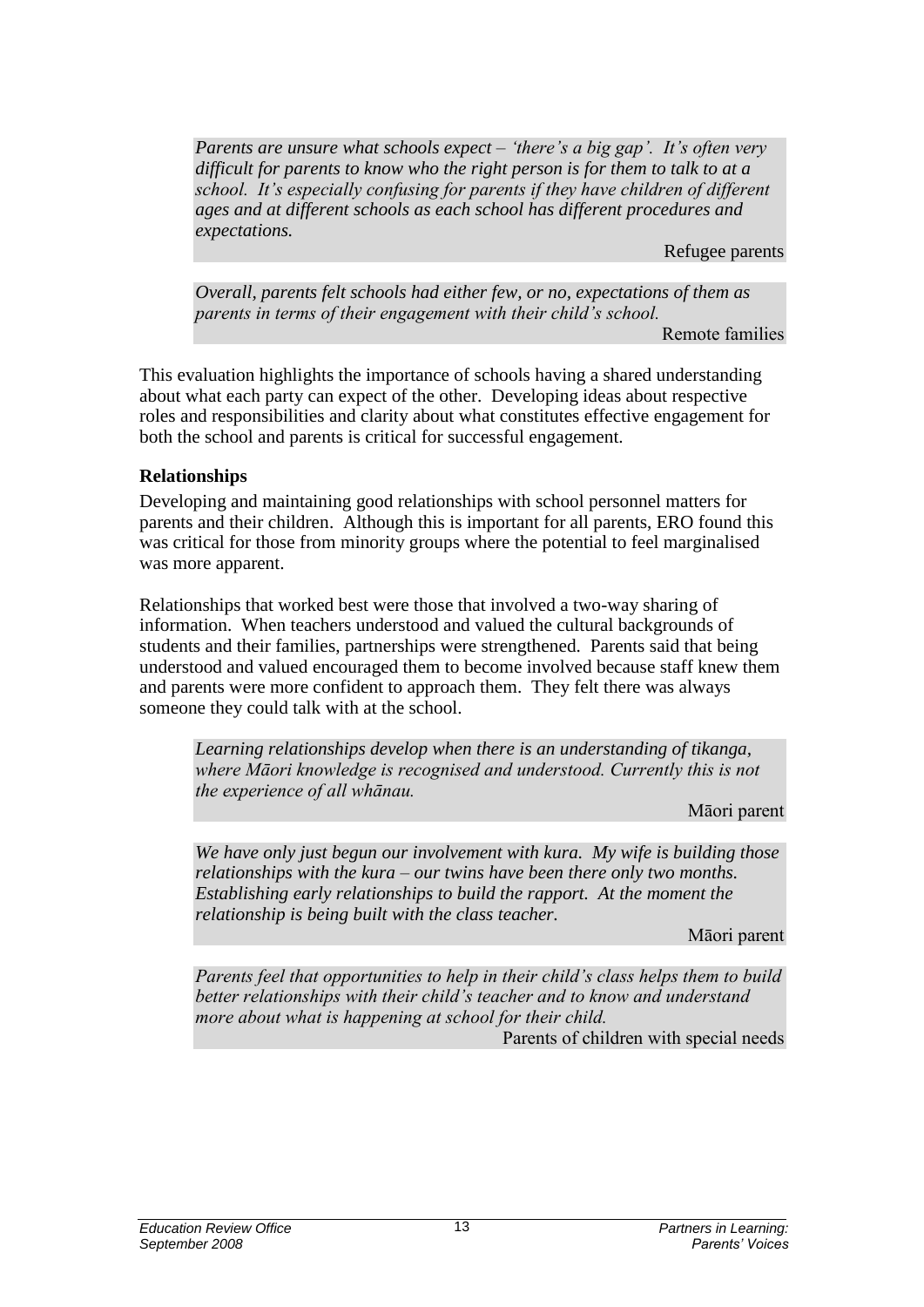Parents are keen to be more involved in school activities and would like to learn about ways to encourage all Pacific parents to have strong relationships with schools. Presently, at this school there is not enough being done to encourage strong partnerships, especially in learning. Parents want to understand how they could better help their children but are dependent on schools to let them know their children's progress and achievement. Pacific parents

Parents want schools to create an environment in which, together with school staff, they can work in ways that are beneficial for them and their children.

#### **Communication**

All parents talked about how important good levels of communication were for keeping them informed about their child and helping them understand more about the school. Some of the strategies that worked particularly well were regular contact with school staff, one-to-one discussions, oral as well as written reporting, and multilingual newsletters.

I need to know exactly what is happening, which initiatives are available and the information that supports my child. When this happens there is a positive impact on my engagement with the school and with my child's learning. Māori parent

The parents voiced that they expect schools to have good communication with parents. Parents need to know how well children are doing and what they as parents can do to help their child. They did not want schools to make contact only when something bad happened.

Meeting with Pacific parents

Good communication connects parents with their child"s school and keeps them up-to-date with what is happening in the school and with their child"s learning.

#### **Learning partnerships**

Celebrating progress and success was seen by many of the parents and families as a good way to recognise achievement. Some schools made a point of inviting families to assemblies and other occasions, so that the celebration was shared.

When my child comes home and says 'did you know this?' That tells me they are learning. The school sent home a portfolio of work and you can compare all the work from the previous term and see how much the children have learnt. They let me as a parent comment and set goals with the children – I think that is great.

Māori parent

College teachers don't involve the whānau so much. You get tick charts for a report. If you want to know any more you have to make an effort to find out. If kids come home with a good attitude I know they are learning.

Māori parent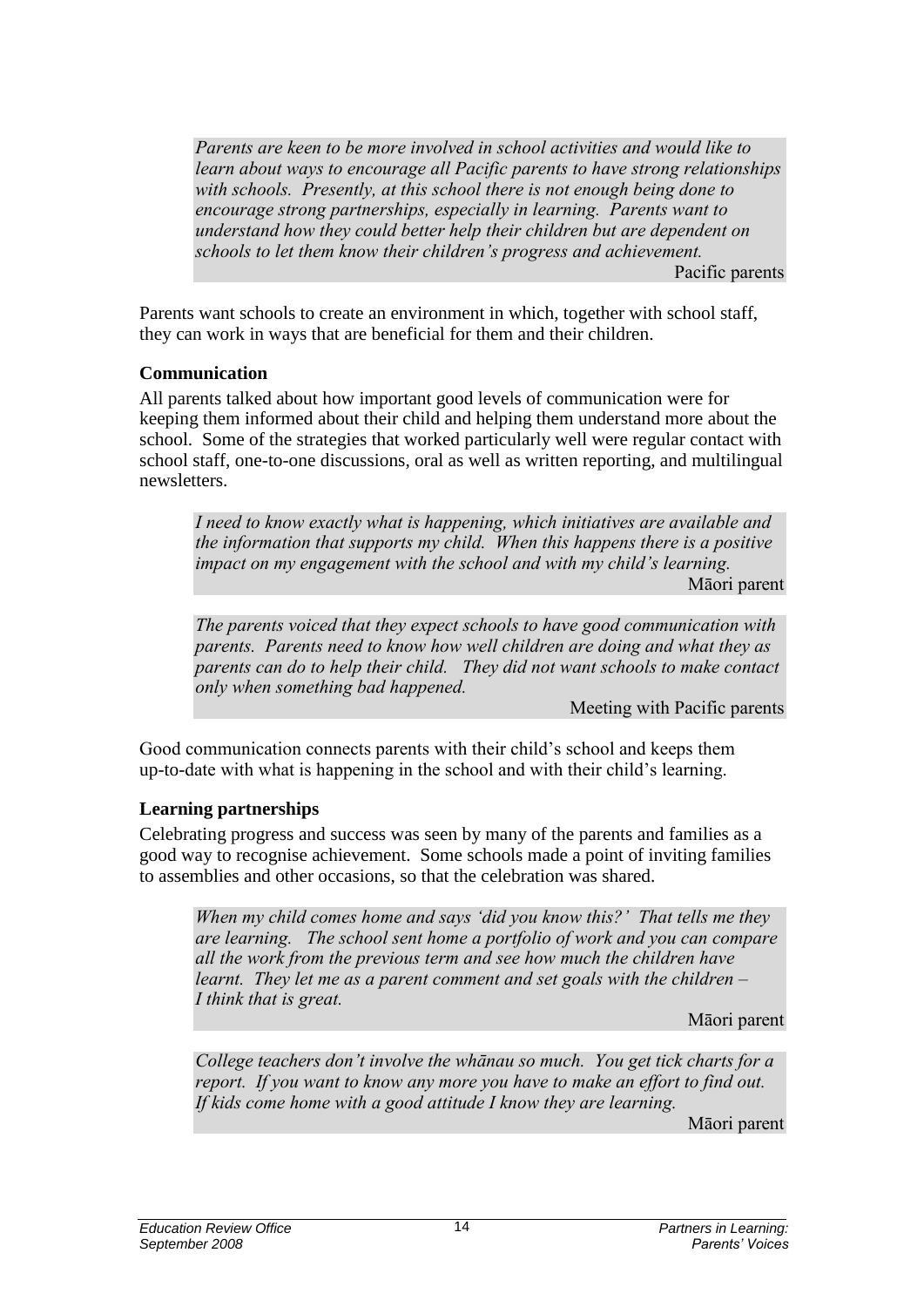One parent felt that it wasn't enough for parents to see the snapshot of children's progress and achievement in one or two meetings with teachers. This parent thought that it would be useful for schools to have open days when parents can come in and see their children learning numeracy, on another occasion observe their child learning how to read, and provide opportunities for parents to observe their child learning in the different curriculum areas. The parent said that in this way parents would have a better understanding of the scope of the learning that happens and at the interview talk with the teacher about the child's learning and together identify where parent and teacher could best support the child.

Pacific parents

Parents and families found it helpful when teachers provided guidance so that they could help their children with homework tasks. Homework was regarded as very important by many parents, and where homework or study centres were available these were seen as essential for their children"s learning and progress. Having computers at some of these sites provided resources and opportunities sometimes not available in their homes, thereby addressing what some parents perceived as a disadvantage for their children.

*Parents enjoy helping with homework when they know what is expected of them and their child. They have a better idea of what their child is learning and "where they are at". It also provides opportunity for other family members to help, creating closer relationships between family members.* Transient families

Parents were also very keen for their children to receive regular homework as helping their children with homework gave them an indication of how well their children were doing at school.

Pacific parents

Parents said they appreciate reporting that gives a clear indication of where the child is and next steps for improving. It helps parents to affirm their children and give them peace of mind. They want to know that their child is progressing and meeting expectations. Accurate reporting helps parents to have realistic expectations for their children's future.

Transient families

Home-school partnership programmes such as those for literacy and numeracy increased parents' engagement by raising their knowledge and skills in what they saw as critical learning areas. This in turn enabled them to support the learning of their children more confidently. Family literacy projects built parent capability.

Parents found home-school partnership initiatives in literacy and numeracy useful. They taught them how to work with their children in maths and taught parents maths too.

Pacific parents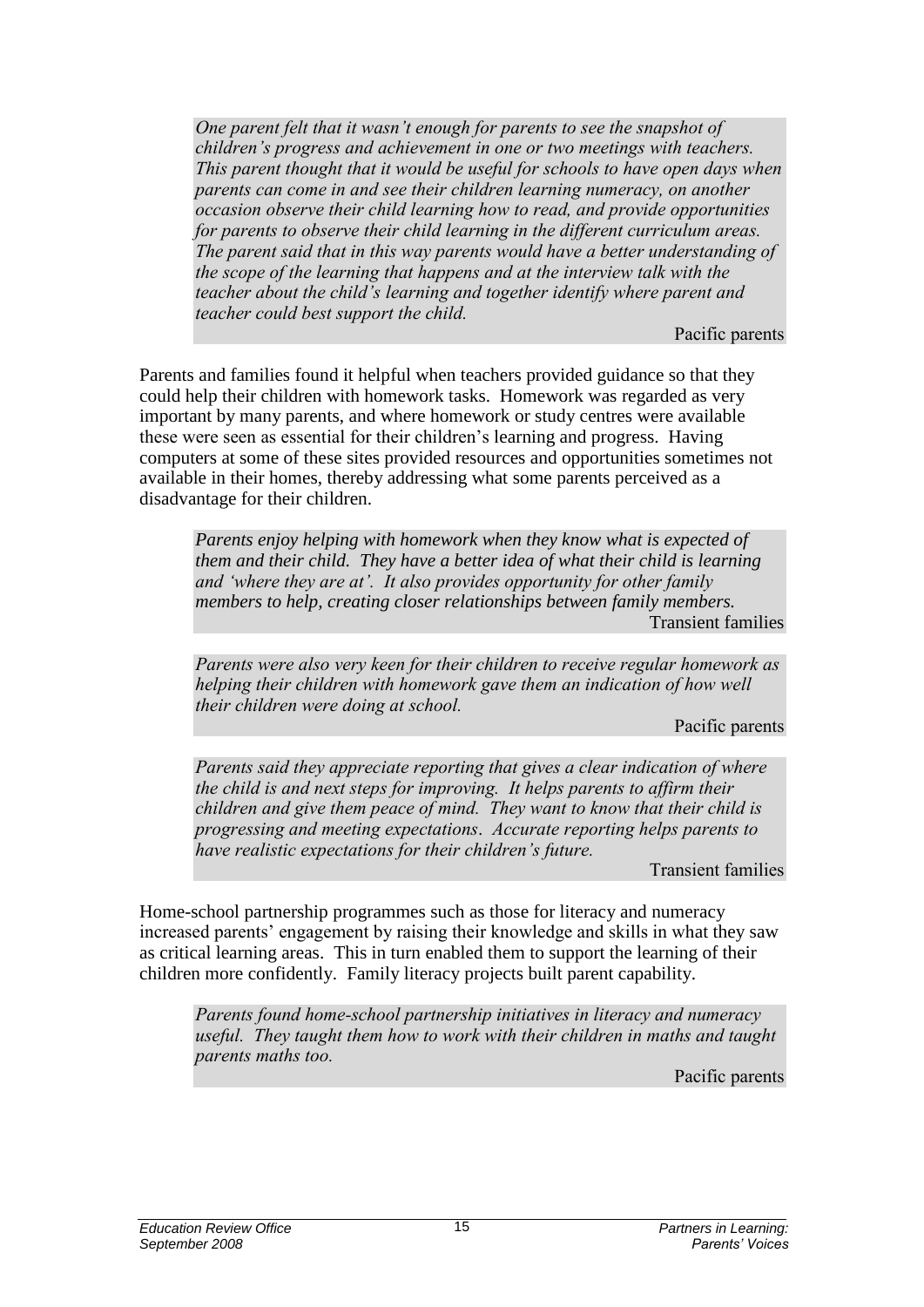*Parents felt that the primary school offered good support for parent education. Parents were involved in numeracy and literacy home-school partnership programmes. Parents spoke favourably about the home-school partnerships as it helped them to understand how children learn numeracy and literacy and how they can better support their children continue with their learning at home.* 

Pacific parents

## **Getting involved**

Many parents indicated to ERO that they enjoyed being involved with their child"s school and with their learning. Varied opportunities for involvement were beneficial for parents, teachers and students.

*Parents commented that their involvement with their children"s school had a useful impact on the children"s learning. Children enjoy seeing their parents at school and this provides a good incentive for them to do better at school. Positive connections between parents and teachers are also developed. This results in better communication between teachers and parents, and between the school and community as a whole.* 

#### Pacific parents

*I enjoyed attending school trips with my son. It was great to get to know and meet his friends as they are all from different cultural and ethnic backgrounds. Overall it has been very educational for me and fun and since I now know how the school operates (its policies and community involvement). I can use this to inform myself in my second child"s schooling.* 

Parent (Chinese) of Year 6 student

*Parents indicated that what works best for them is their involvement in transporting and supervising students on trips and sports, and helping in such tasks as supervising the school patrol. They see the benefits in such involvement as:*

- *spending more time with their children;*
- *encouraging their children in their recreational activities;*
- *getting to know more about what happens at school; and*
- *getting to know other parents.*

*Such involvement appears to be a good non-threatening way of supporting their children, getting to know other people and learning about kiwi culture.*  Migrant parents

Some parents noted that having a representative on the school"s board of trustees helped them to feel more engaged with their child"s school. In addition, having whānau or family members involved in stand-downs and suspension processes was seen as a good way of increasing understanding and giving these people a voice in decision-making.

Waiata and reo classes were mentioned by Māori whānau as an effective way of attracting parents and whānau to the school. A group of Pacific parents had attended a parenting skills course at their children"s school, and another group said that their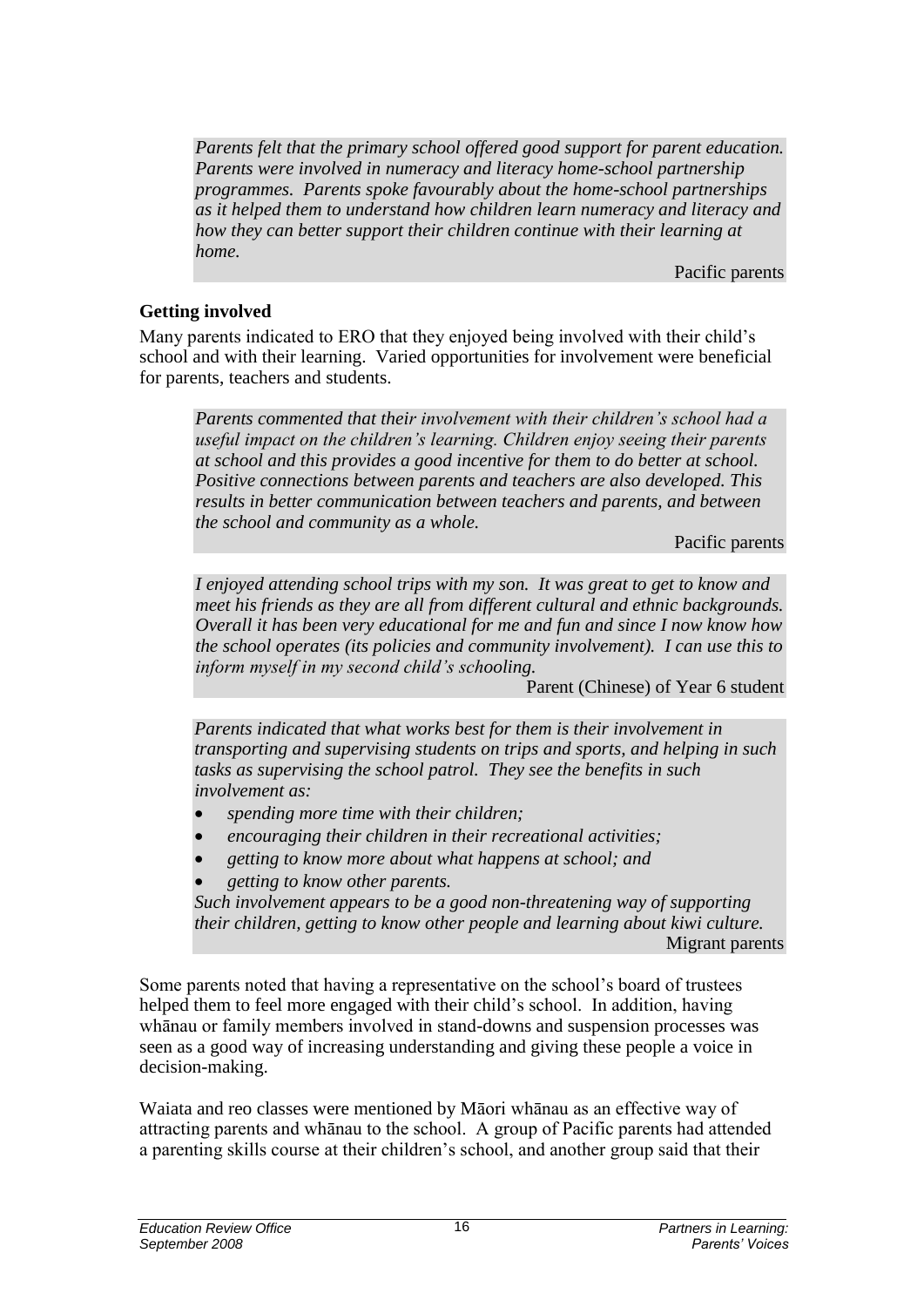school had held a "Lavalava Day". Events and activities such as these demonstrated schools' commitment to their multicultural communities and their respect for them.

Parents talked of a local school being proactive in attracting Pacific trustees on to the board of trustees, and promoting culture awareness practices, for example the Lavalava Day that students and teachers enjoy. This resulted in better understanding of Pacific cultures, and strengthening relationships between the school and Pacific communities. One parent talked of the principal of one local primary school who went through a dramatic change when the school's Pacific community showed up in full support for a family bereavement.

Pacific parents

Other effective means of encouraging engagement included organising social events at which parents and teachers could mingle and get to know each other, and parents could meet each other. The refugee group found this particularly helpful to them. In some school communities, parent groups met to support each other and to increase their involvement so they could better meet the specific needs of their children. Some parents said that it helped when the school held meetings at community venues, as they were more likely to attend.

#### **What can schools do to better engage their communities**

This evaluation highlights what parents told ERO about their engagement with their child"s school. Schools may wish to think about some of the comments that apply to them and consider how they can improve the nature and quality of engagement with parents, whānau and the wider community.

The resource handbook for a home-school literacy programme cited ideas for schools to think about when setting up a home-school partnership. Based on a parent"s point of view, the handbook reminds teachers that:

We are true partners when:

- you listen to what I have to say;
- you acknowledge my intelligence;
- you want to learn more about my ways;
- you don't judge me;
- you engage me in genuine dialogue;
- we make decisions together;
- you show that my child matters to you; and
- you include my experience, knowledge and viewpoints with yours.  $(p123)^2$ .

These challenges resonate strongly with ERO"s findings in this report and in the report *Partners in Learning: Schools" Engagement with Parents, Whānau and Communities*, June 2008.

l

 $2$  Ministry of Education. The home-school partnership programme. Wellington, Learning Media, 2003.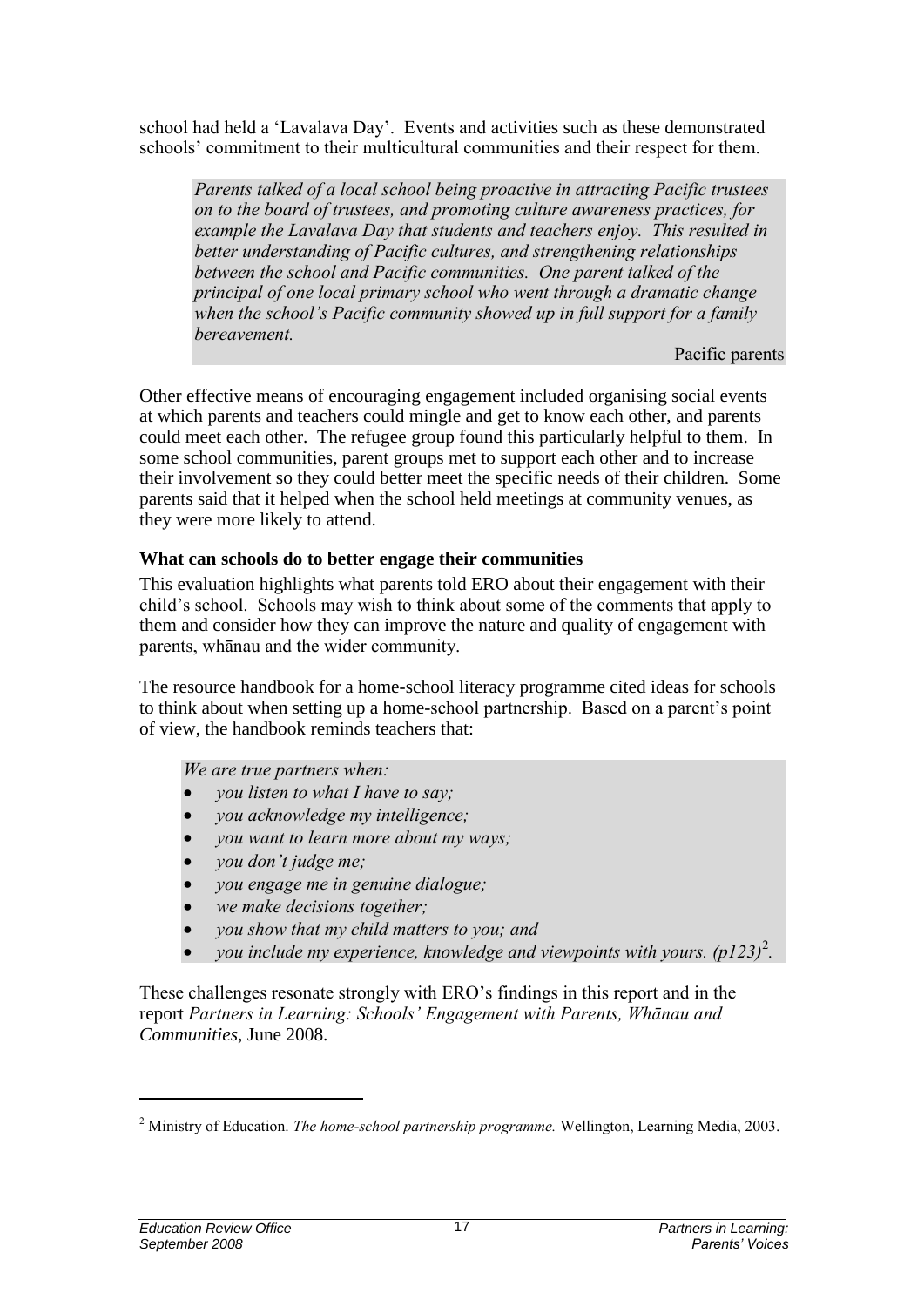This section of the report includes strategies and practices that can strengthen engagement. Each of the points listed above is expanded on in terms of what schools can do to strengthen their engagement with all groups in their community.

#### *You listen to what I have to say*

Schools can help by:

- being open and welcoming to parents and their child/children;
- creating opportunities and time for parents and whanau to talk to teachers about their children's learning and well-being;
- having interpreters available to support parents and overcome language barriers; and
- identifying appropriate staff as key contact people for specific groups of parents.

#### *You acknowledge my intelligence*

Schools can help by:

- promoting two-way sharing of information as part of the school's transition processes for new students and their parents and whānau;
- inviting parents and whānau to contribute the knowledge they have about their children to discussions about learning and goal setting; and
- offering more opportunities for sharing information about children.

#### *You want to learn more about my ways*

Schools can help by:

- getting to know and working with the different groups of parents that make up their school community;
- exploring ways to build teachers' knowledge of, and sensitivity to, different cultural values and practices;
- incorporating elements of working with diverse communities in school-wide professional development programmes; and
- actively supporting and fostering cultural groups in the school and the wider community.

## *You don't judge me*

Schools can help by:

- showing respect for and acknowledging the cultural diversity of their community;
- challenging deficit views held by teachers about students and their families; and
- accepting and accommodating diversity, even when differences are not fully understood.

#### *You engage me in genuine dialogue*

Schools can help by:

- providing opportunities for regular informal and personalised dialogue with all parents;
- sharing information regularly and in a timely and appropriate way; and
- making opportunities to discuss parents' expectations for homework, and the schools' approach to it.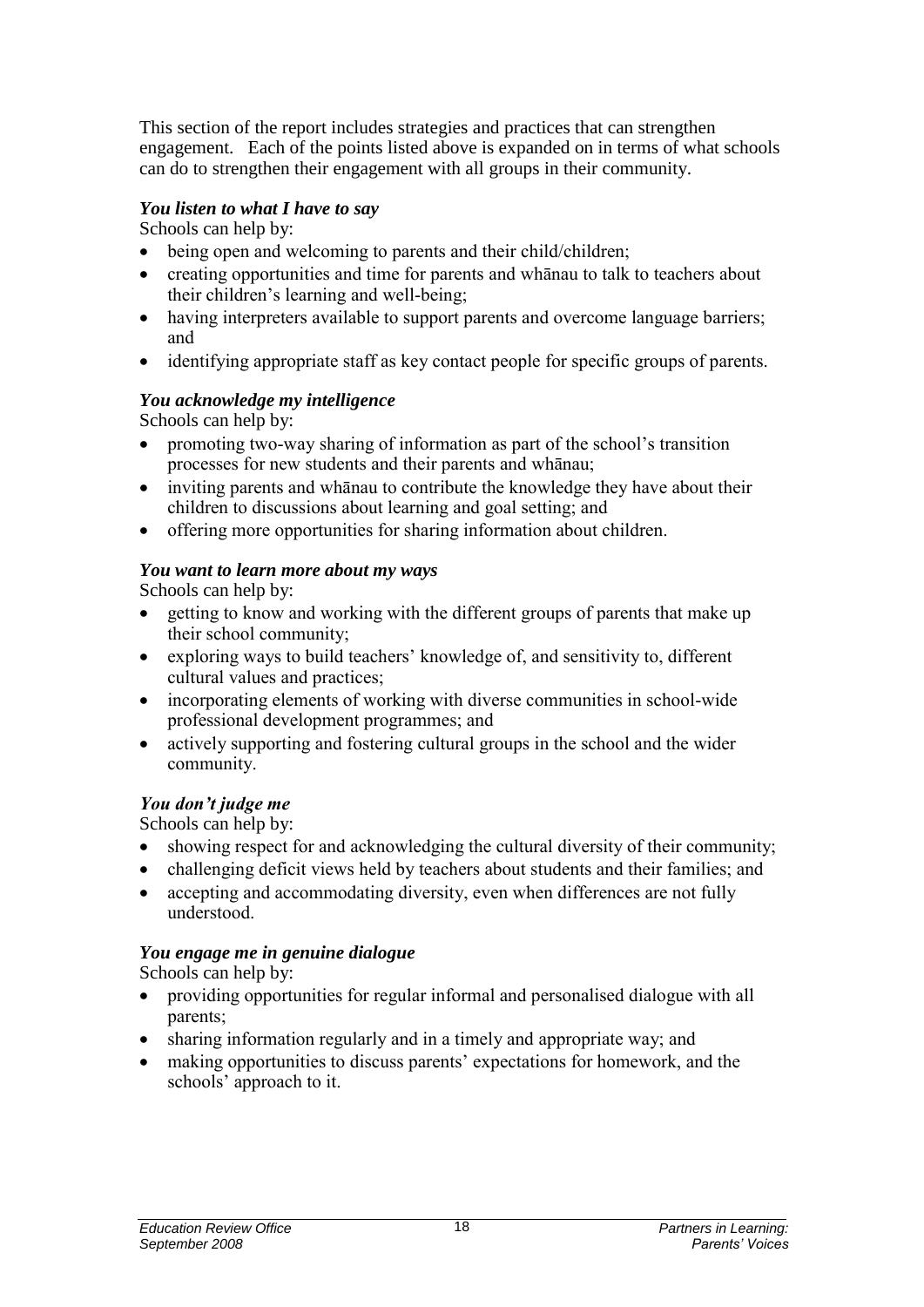## *We make decisions together*

Schools can help by:

- using a variety of ways to seek parents' perspectives when planning programmes and responding to the perceived needs of children;
- seeking and valuing the views and beliefs of parents and whānau when planning for children's learning and well-being; and
- including the views of all parents and whānau when establishing and reviewing school directions and priorities.

## *You show that my child matters to you*

Schools can help by:

- being sensitive to the particular backgrounds and values of diverse groups, and reflecting this in the relationships with parents and whānau;
- asking parents for information about their children's interests, likes and dislikes, strengths and weaknesses, and other pertinent information;
- providing resources for cultural performance groups, such as funding, employing instructors from the community, or allocating time for the involvement of appropriate staff members; and
- showing parents and whānau that their input and initiative is not taken for granted, and that diverse cultures are valued in the school.

# *You include my experience, knowledge and viewpoints with yours*

Schools can help by:

- giving priority to acquiring and using resources that reflect the diverse backgrounds of all children who attend each school;
- incorporating practices inclusive of their diverse community in school activities and events; and
- seeking, whenever possible, to have different groups in the school community represented on the staff and in the composition of the board of trustees.

These strategies and practices support an approach to engagement that embraces the principle of inclusion. When schools value and reflect the diversity in their community, the barriers to engaging parents and whānau are reduced or minimised.